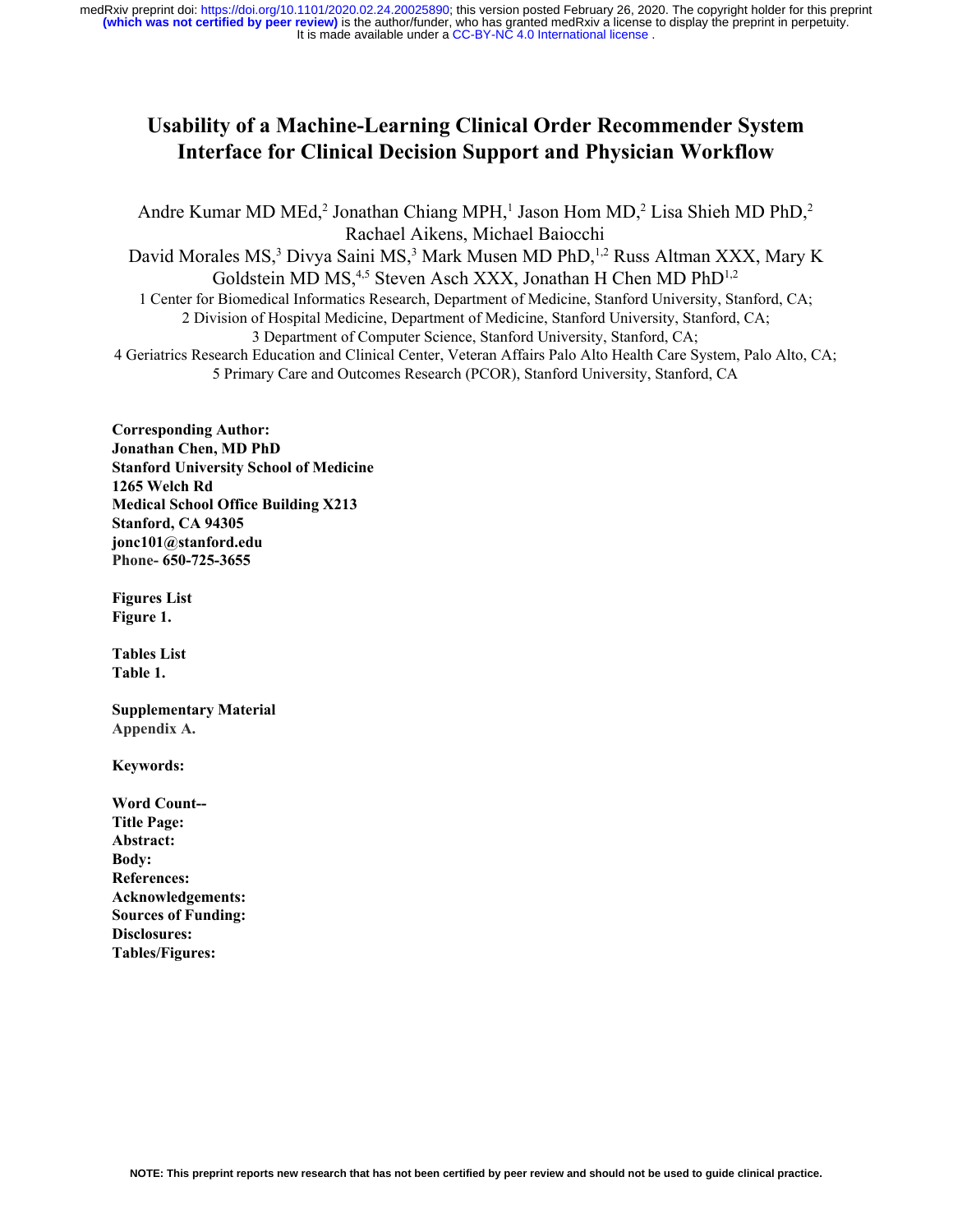#### **Submission Guidelines Here: [https://academic.oup.com/jamia/pages/General\\_Instructions](https://academic.oup.com/jamia/pages/General_Instructions)**

Word count: up to 4000 words.

Structured abstract: up to 250 words. Tables: up to 4.

Figures: up to 6.

References: unlimited.

Objective, Materials and Methods, Results, Discussion, and Conclusion

The main text should, in addition to the sections corresponding to these headings, include a section describing Background and Significance.

#### **Abstract**

Objective: To determine whether clinicians will use machine learned clinical order recommender systems for electronic order entry for simulated inpatient cases, and whether such recommendations impact the clinical appropriateness of the orders being placed.

Materials and Methods: 43 physicians used a clinical order entry interface for five simulated medical cases, with each physician-case randomized whether to have access to a previously-developed clinical order recommendation system. A panel of clinicians determined whether orders placed were clinically appropriate. The primary outcome was the difference in clinical appropriateness scores of orders for cases randomized to the recommender system. Secondary outcomes included usage metrics and physician opinions.

Results: Clinical appropriateness scores for orders were comparable for cases randomized to the recommender system (mean difference -0.1 order per score, 95% CI:[-0.4, 0.2]). Physicians using the recommender placed more orders (mean 17.3 vs. 15.7 orders; incidence ratio 1.09, 95% CI:[1.01-1.17]). Case times were comparable with the recommender system. Order suggestions generated from the recommender system were more likely to match physician needs than standard manual search options. Approximately 95% of participants agreed the system would be useful for their workflows.

Discussion: Machine-learned clinical order options can meet physician needs better than standard manual search systems. This may increase the number of clinical orders placed per case, while still resulting in similar overall clinically appropriate choices.

Conclusions: Clinicians can use and accept machine learned clinical order recommendations integrated into an electronic order entry interface. The clinical appropriateness of orders entered was comparable even when supported by automated recommendations.

#### **Introduction**

Physician compliance with evidence-based care often falls short, with overall compliance with clinical guideline recommendations ranging from 20 to 80%.<sup>[1](https://paperpile.com/c/D3ERHt/ZqJ6)</sup> Such variability may compromise care quality, cost effectiveness, or expedient healthcare delivery, especially when knowledge is inconsistently applied.<sup>[2](https://paperpile.com/c/D3ERHt/wdSZ)</sup> The advent of the meaningful use era of electronic health records  $(EHRs)^3$  $(EHRs)^3$  creates the opportunity for data-driven clinical decision support  $(CDS)$ that utilizes the collective expertise of many practitioners in a learning health system. $4-8$  It may additionally facilitate the acquisition of medical knowledge by enabling clinicians to adopt evolving evidence-based practice patterns[.\(Holroyd et al. 2007\)](https://paperpile.com/c/b8JmGL/tUhB) Tools such as order sets already reinforce consistency and compliance with best practices,<sup>[9,10](https://paperpile.com/c/D3ERHt/6c4Y+pl4V)</sup> but maintainability is limited in scale by a top-down, knowledge-based approach requiring the manual effort of human experts.<sup>[11](https://paperpile.com/c/D3ERHt/JYvP)</sup> Moreover, the intended vs. actual usage of EHR order sets may not align with physician workflows,<sup>[12](https://paperpile.com/c/D3ERHt/mLP9)</sup> and it may impede physicians from learning appropriate alternatives toward patient care.[\(Kumar and](https://paperpile.com/c/b8JmGL/8CwD) [Allaudeen 2016\)](https://paperpile.com/c/b8JmGL/8CwD) A key challenge to fulfill a future vision for clinical decision support<sup>[13,14](https://paperpile.com/c/D3ERHt/vHP9+nxaI)</sup> is the automatic production of content from the bottom-up by data-mining clinical data sources.<sup>[15](https://paperpile.com/c/D3ERHt/kdRi)</sup>

Most prior studies in automated development of clinical decision support content have been strictly offline analytical evaluations<sup>[15,16,21–25](https://paperpile.com/c/D3ERHt/XPtQ+C56M+o9y4+FluM+Npt0+kdRi+jtF9)</sup>, with few studies assessing the response of human clinicians to such recommender tools and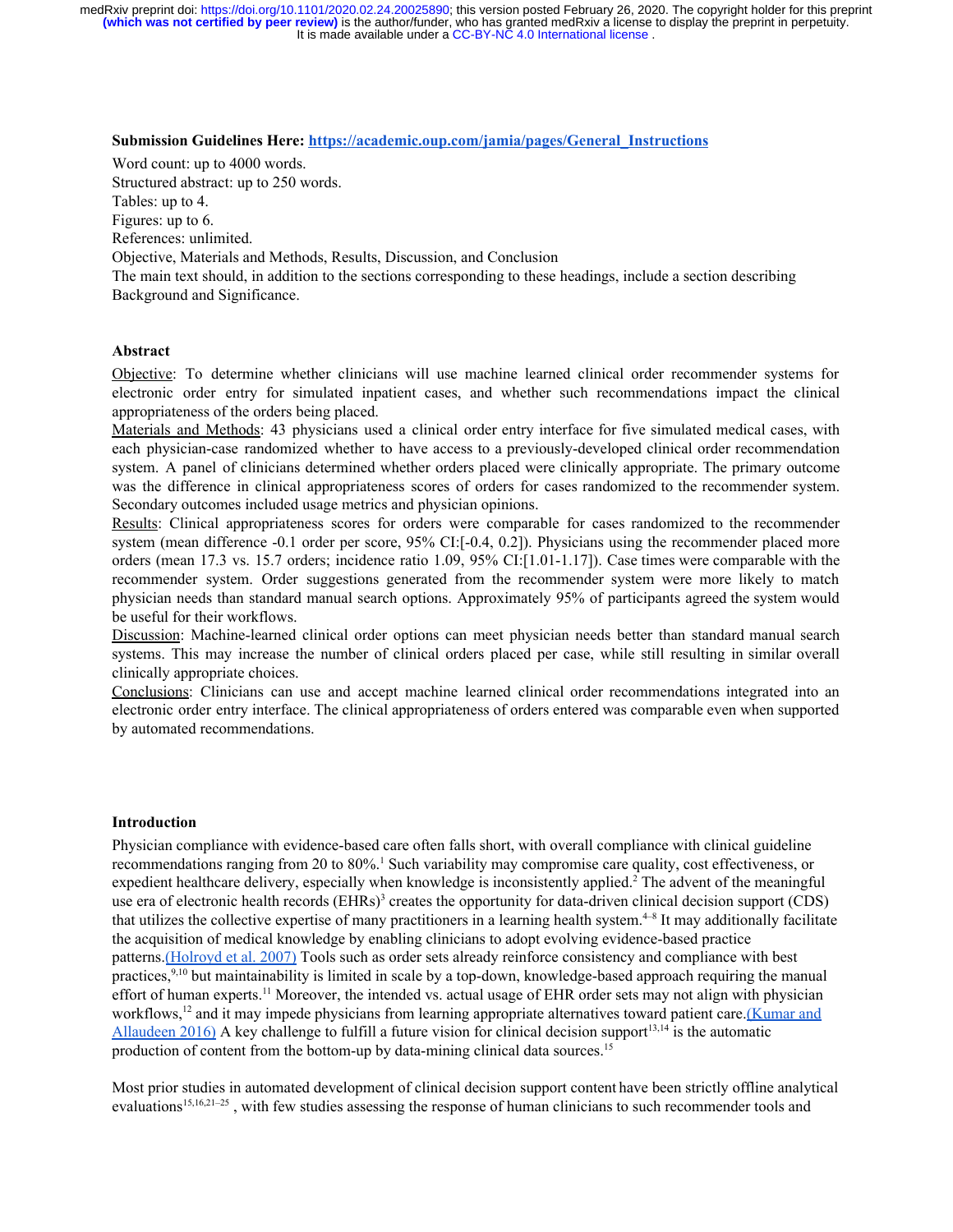their ordering patterns. More broadly, the majority of physicians have significant distrust or negative attitudes toward the EHR,<sup>[26–28](https://paperpile.com/c/D3ERHt/K7Tl+t6oM+Gi4b)</sup> which may affect how well these tools could be adopted. As with many machine learning models designed to support clinical decision making, it is unknown if physicians will actually accept such suggestions into their clinical decision workflow.

Previously, we developed a clinical order recommender system by automatically data-mining hospital EHR data.<sup>[16](https://paperpile.com/c/D3ERHt/Npt0)</sup> The results of this approach align with established standards of care<sup>[15,17,18](https://paperpile.com/c/D3ERHt/baVs+kdRi+RZ3a)</sup> and is predictive of real physician behavior and patient outcomes.[16](https://paperpile.com/c/D3ERHt/Npt0) Our underlying vision is to seamlessly integrate a system into clinical order entry workflows that automatically infers the relevant clinical context based on data already in the EHR and provides actionable decision support in the form of clinical order suggestions, analogous to Netflix or Amazon.com's "customers who bought A also bought B" system.<sup>[19,20](https://paperpile.com/c/D3ERHt/dwaB+uBRo)</sup> It is unknown if these suggested orders would improve the quality of care and be readily accepted into clinical decision making.

This study seeks to address these issues by examining physicians' behaviors while interacting with a clinical provider order entry (CPOE) interface that simulates an electronic health record for hospital clinical scenarios. We specifically examine whether the clinical recommender system impacted the number of clinically inappropriate/appropriate orders placed during the simulated encounters. We also add expanded results related to physician ordering patterns, user experience metrics, and survey responses when a clinical order recommender system is added to standard functionality.

#### **Objective**

To determine whether clinicians will use machine learned clinical order recommender systems for electronic order entry for simulated inpatient cases, and whether such recommendations impact the clinical appropriateness of the orders being placed and the system's impact on physician workflow.

#### **Methods**

#### *Participants and Setting*

This study was conducted at a single academic institution from 10/2018-12/2019. We recruited physicians (n=43) with experience caring for medical inpatients within the past year using local mailing listservs. Participants included both medical residents (trainees who have a medical license but still require oversight) and supervising physicians. The study was approved by the Stanford University Institutional Review Board.

#### *Study Design & Outcomes*

Participants were offered a \$195 incentive payment for a 1 hour usability testing session in a closed office setting where they were exposed to a series of five clinical cases that simulate common inpatient medical problems (see *Cases & Grading* below) on a digital interface that simulated their institution's electronic health record. Upon recruitment to the study, a researcher guided participants through two demonstration cases (diabetic ketoacidosis and chest pain) to illustrate basic functions of the digital interface (data review, order entry, order sets). The subsequent five cases were presented to participants in a sequence randomly assigned for each user (Table 2).

All participants were randomized to undergo each of the five cases with either an available clinical recommender system that offered order suggestions vs. no recommender system. Conventional clinical order entry options including order set checklists and manual search of individual orders by name were available in all cases, making usage of the recommender system completely optional compared to their usual order-entry workflows. Participant activity was recorded through screen capture, audio, and user interface tracking software. Following the case series, all participants filled out a survey on their experiences with the system and their receptiveness to a clinical recommender system.

Outcome measures included the time to complete the case, the number of clinical orders selected from manual search vs. the automated recommender system, usage metrics (e.g. number of clicks), clinical quality of orders placed (see *Cases & Grading*), and survey results.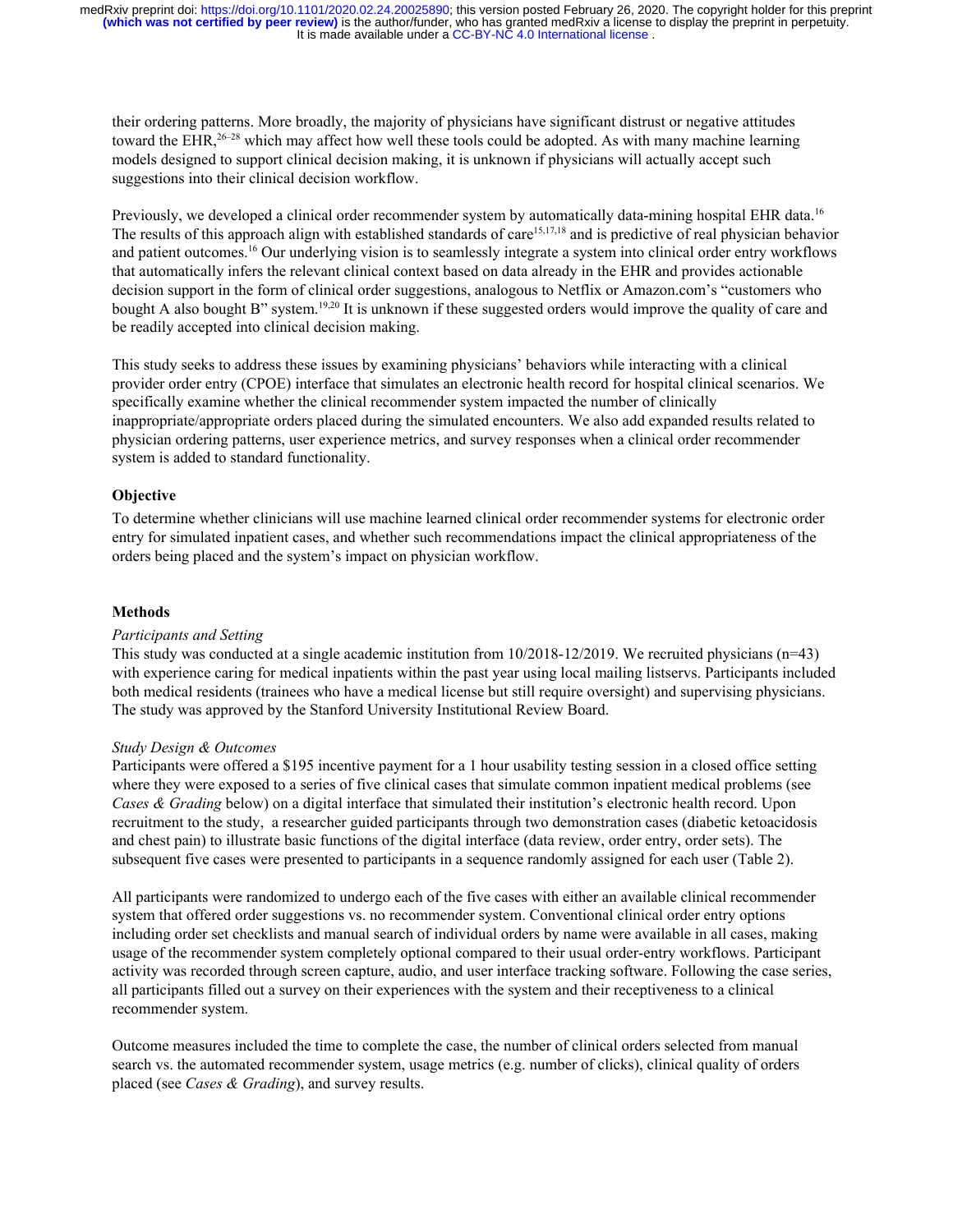#### *Clinical Recommender Development*

As described previously,<sup>[16](https://paperpile.com/c/D3ERHt/Npt0)</sup> we extracted deidentified structured data for all inpatient hospitalizations from the 2009-2014 STRIDE clinical data warehouse.<sup>[29](https://paperpile.com/c/D3ERHt/jg57)</sup> The data cover >74K patients with >11M instances of >27K items (medication, laboratory, imaging, and nursing orders, lab results and diagnosis codes). We built a clinical collaborative filtering (recommender) system based on this data, modeled on Amazon's product algorithm<sup>[19,20](https://paperpile.com/c/D3ERHt/uBRo+dwaB)</sup> using item co-occurrence statistics.

We built a simulated computerized physician order entry (CPOE) interface with open technologies including PostgreSQL, Python, Apache HTTP, and HTML/JavaScript. Our unique addition is an automated recommender (Figure 1), analogous to a "Customers Who Bought This Item Also Bought This…" service that anticipates other clinical orders that are likely to be relevant based on similar prior cases in prior electronic health records.

| <b>Results Review</b><br><b>Order History</b><br><b>Notes</b>                                                                                 | <b>Find Orders</b><br><b>Order Sets</b><br><b>Diagnoses</b>                                       |
|-----------------------------------------------------------------------------------------------------------------------------------------------|---------------------------------------------------------------------------------------------------|
| <b>Author</b><br><b>Time</b><br><b>Type</b><br><b>Service</b>                                                                                 | <b>New Orders</b><br>Refresh                                                                      |
| ED Provider Note Emergency Medicine Physician 01/01/2010, 12:00PM                                                                             | <b>Sign Orders</b>                                                                                |
| <b>Note Content</b>                                                                                                                           | <b>Common Orders</b><br>(0.253 sec)<br><b>Related Orders</b><br>(0.406 sec)                       |
| CC:                                                                                                                                           | <b>Description</b><br><b>Description</b>                                                          |
|                                                                                                                                               | Lab<br><b>Point of Care Testing</b>                                                               |
| Shortness of Breath                                                                                                                           | <b>CBC WITH DIFF &lt;</b><br>POC ISTAT TROPONIN I -<br>∩<br>$\Box$                                |
| HPI:                                                                                                                                          | <b>ISTAT TROPONIN I 4</b><br>METABOLIC PANEL.<br>∩                                                |
| 70M hx CAD, systolic CHF, COPD, smoking. Patient complains of acute                                                                           | <b>COMPREHENSIVE [CMP]</b><br>ISTAT CG4, VENOUS →<br>$\Box$<br><b>METABOLIC PANEL, BASIC</b><br>□ |
| on chronic shortness of breath since this morning. Has been<br>hospitalized before for both COPD and CHF exacerbations in prior 5             | [BMP] <<br>Lab                                                                                    |
| years as have developed more chronic health problems, but endorses                                                                            | PROTHROMBIN TIME [PT/INR]<br><b>NT-PROBNP</b><br>o                                                |
| taking all his medications as prescribed. Just returned from family<br>vacation in Hawaii, where may have been more lax with dietary choices. | Imaging<br>NT-PROBNP <<br>∩                                                                       |
| Endorses some dry cough, but similar to his chronic cough. Having<br>difficulty providing further history due to shortness of breath.         | <b>CT PULMONARY EMBOLISM</b>                                                                      |
|                                                                                                                                               | <b>Point of Care Testing</b><br>& LOWER EXTREMITY →                                               |
| ROS:                                                                                                                                          | <b>ISTAT TROPONIN I &lt;</b><br>XR CHEST 2V [CXR] ⊰<br>□<br>□<br><b>POC ISTAT TROPONIN I</b>      |
| Otherwise negative except as per HPI, including; Denies fever, chills,                                                                        | $\Box$<br><b>Med (Inhalation)</b>                                                                 |
| chest pain, orthopnea, paroxysmal nocturnal dyspnea. Not aware of any                                                                         | Albuterol-Ipratropium<br>Imaging<br>$\Box$<br>(Inhalation)                                        |
| specific sick contacts, but was in many busy travel/tourist locations (just<br>got off plane this morning).                                   | □ XR CHEST 1V [CXR] <                                                                             |
|                                                                                                                                               | □ XR CHEST 2V [CXR] <<br><b>Respiratory Care</b>                                                  |
| <b>Medical History</b>                                                                                                                        | RESP-NEBULIZER <<br><b>ECG</b>                                                                    |
| • Coronary Artery Disease                                                                                                                     | ECG 12-LEAD [EKG] ⊰<br><b>ECG</b>                                                                 |
| • CHF (EF 35% last checked 4 months ago)<br>$\bullet$ COPD                                                                                    | ECG 12-LEAD [EKG] %<br>$\Box$                                                                     |
| • Tobacco Smoking (1 pack per day x30 years, active)                                                                                          | Consult                                                                                           |
| Allergies:                                                                                                                                    | <b>CONSULT TO HEART</b><br><b>FAILURE CNS ⊰</b>                                                   |

Figure 1 – Simulated clinical order entry interface, notes and clinical order recommender. Standard functions include navigation links to review notes and results (top-left). Order entry includes a conventional search box for individual orders and pre-authored order sets (top-right). A recommender algorithm suggests clinical orders (right), in this example triggered by a presenting symptom code (Shortness of Breath, ICD9 786.05). Clinical orders predicted most likely to occur next are highlighted under *Common Orders,* while those under *Related Orders* are less likely but disproportionately associated with similar cases and thus may be more specifically relevant. As users enter additional orders, the recommender algorithm continually updates the suggested lists based on the accumulating information.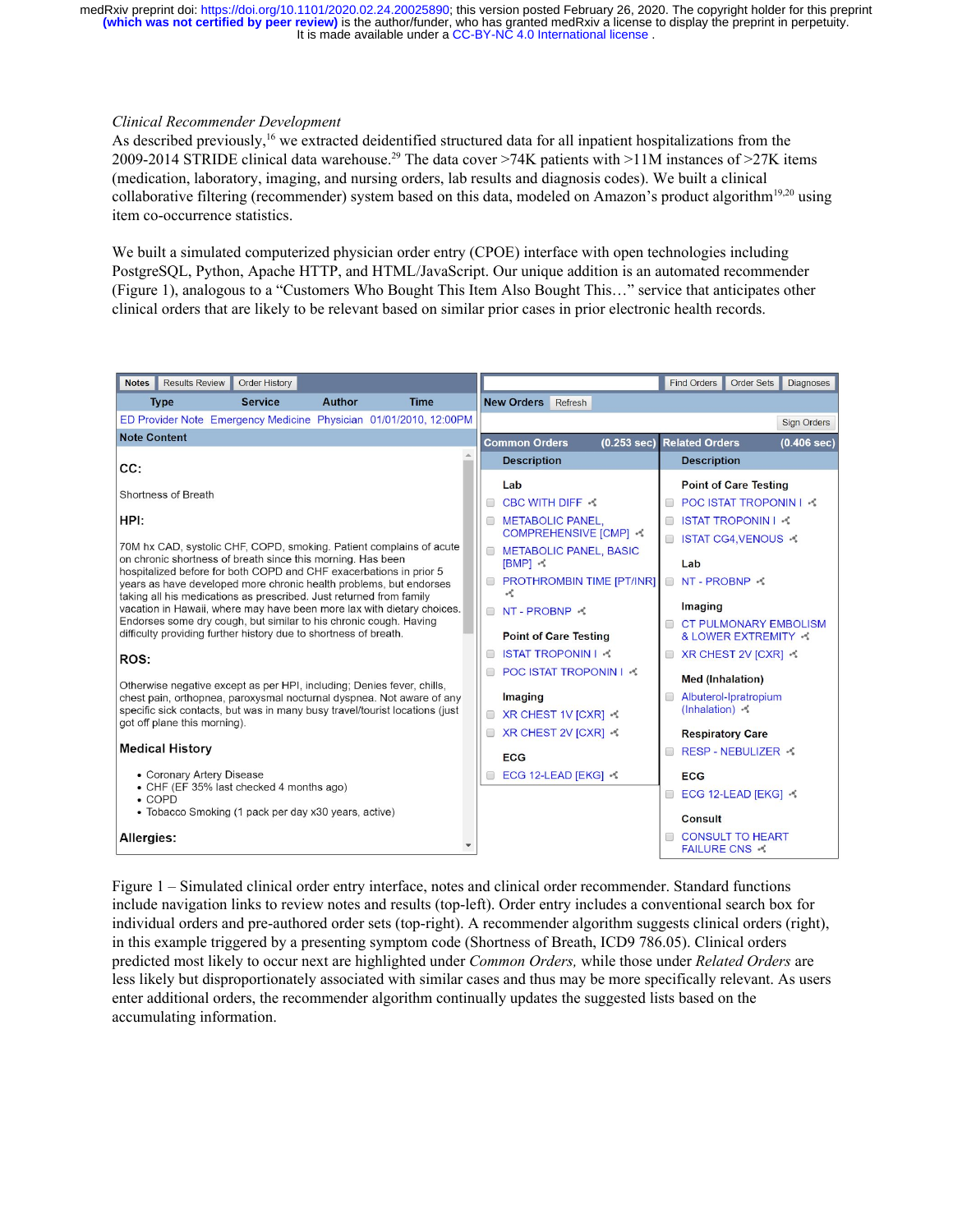| <b>Notes</b>                 | <b>Results Review</b>        |               | <b>Order History</b> |                       |                                    |                               |                               | cef               |                             | <b>Find Orders</b>    | <b>Order Sets</b> | <b>Diagnoses</b>   |
|------------------------------|------------------------------|---------------|----------------------|-----------------------|------------------------------------|-------------------------------|-------------------------------|-------------------|-----------------------------|-----------------------|-------------------|--------------------|
| <b>Result</b><br><b>Time</b> |                              | Code          | <b>Value Note</b>    |                       |                                    |                               | <b>Description</b>            | <b>New Orders</b> | Refresh                     |                       |                   |                    |
|                              |                              |               |                      |                       | <b>BODY FLUID ORDERABLES</b>       |                               |                               |                   |                             |                       |                   | <b>Sign Orders</b> |
| Other                        |                              |               |                      |                       |                                    |                               | <b>Order Search Results</b>   |                   |                             | $(0.079 \text{ sec})$ |                   |                    |
|                              |                              |               |                      |                       | <b>CELL COUNT AND DIFF, CSF</b>    |                               |                               |                   | <b>Description</b>          |                       |                   |                    |
| 01/01/2010,                  |                              |               |                      |                       | <b>High Neutrophil</b>             |                               |                               |                   | Med (Intramuscular)         |                       |                   |                    |
| 12:16PM                      | <b>WBCCSF</b><br>1487<br>98% |               |                      | <b>WBC COUNT, CSF</b> |                                    |                               | Ceftriaxone (Intramuscular) : |                   |                             |                       |                   |                    |
|                              |                              |               |                      |                       | <b>GLUCOSE, CSF</b>                |                               |                               |                   | Med (Intravenous)           |                       |                   |                    |
| 01/01/2010,<br>12:16PM       |                              | <b>GLUCSF</b> |                      | 10 Low                |                                    |                               | GLUCOSE, CSF                  |                   | Cefepime (Intravenous) - €  |                       |                   |                    |
|                              |                              |               |                      |                       | <b>PROTEIN TOTAL, CSF</b>          |                               |                               |                   | Cefazolin (Intravenous) べ   |                       |                   |                    |
| 01/01/2010.                  |                              | <b>TPCSF</b>  |                      |                       |                                    | PROTEIN, TOTAL,<br><b>CSF</b> |                               |                   | Cefotaxime (Intravenous) -  |                       |                   |                    |
| 12:16PM                      |                              |               | 200 High             |                       |                                    |                               |                               |                   | Cefoxitin (Intravenous) - € |                       |                   |                    |
|                              |                              |               |                      |                       | <b>CULTURE AND GRAM STAIN, CSF</b> |                               |                               |                   | Ceftazidime (Intravenous) - |                       |                   |                    |
|                              |                              | Gram          |                      | Rare Gram             |                                    |                               |                               |                   | Ceftriaxone (Intravenous) ⊰ |                       |                   |                    |
| 01/01/2010,<br>12:16PM       |                              | Stain and     |                      | Positive              | Diplococci, many STAIN, CSF        |                               | <b>CULTURE AND GRAM</b>       |                   | Med (Oral)                  |                       |                   |                    |
|                              |                              | Culture       |                      | neutrophils           |                                    |                               |                               |                   | Cefpodoxime (Oral) &        |                       |                   |                    |
| <b>Pending Orders</b>        |                              |               |                      |                       |                                    |                               |                               |                   |                             |                       |                   |                    |
|                              | <b>Order Time</b>            |               |                      | Code                  | <b>Description</b>                 |                               | <b>Minutes Left</b>           |                   |                             |                       |                   |                    |
| 01/01/2010, 12:01PM          |                              |               |                      | <b>IMGCTH</b>         | <b>CT HEAD</b>                     |                               | 44                            |                   |                             |                       |                   |                    |

Figure 2 – Simulated clinical order entry interface, results review and clinical order manual search. Users can order diagnostics such as cerebrospinal fluid (CSF) studies to review results (left). This may require simulated passage of time for results to be ready (e.g., CT Head requiring another 44 minutes for results to be ready). Conventional manual search for clinical orders via a text search box (top-right) yields clinical order options (right) identified by prefix. In this example, identifying all clinical orders with a word starting with "cef."

### *Cases & Grading*

A panel of board-certified internal medicine physicians (AK, JH, LS, and JHC) developed 5 clinical cases of common inpatient medical problems: unstable atrial fibrillation, neutropenic fever, variceal gastrointestinal hemorrhage, bacterial meningitis, and acute pulmonary embolism (Table 1). Each participant was exposed to the clinical interface (Figure 1), which included the patient's history and physical examination. Depending on the interventions ordered, the case would progress across several decisional nodes (Table 1). For example, if a participant ordered a lumbar puncture and antibiotics for bacterial meningitis, the case would progress toward a different node (patient improvement). In contrast, if antibiotics were not ordered, the patient would deteriorate (updated vitals and clinical notes would appear in this node). Diagnostic test results are only visible and change state if respective orders are entered (e.g., low hemoglobin revealed only if a blood count is ordered and changes if a blood transfusion is ordered). With each order entered, the clinical order recommender lists updates based on the accumulating patient information.

Delphi method was used by the case designers to determine clinical appropriateness for all orders. [\(Hsu and](https://paperpile.com/c/b8JmGL/27es) [Sandford 2007\)](https://paperpile.com/c/b8JmGL/27es) Following the creation of this system, each physician (AK, JH, LS, and JHC) independently reviewed all orders placed for the case. Cases were classified according to their state (initial, subsequent, or resolution) and orders were considered in the context of each state. Based on prior consensus on the scoring procedure, each grader assigned an individual score to an order on a -10 (very harmful) to +10 (very beneficial) scale. Please see the Appendix for a full description of how grading was considered. The reviewers achieved an initial intraclass correlation coefficient (ICC) of 0.51 (95% CI: [0.47-0.53]) for all scored orders on a -10 to +10 scale ([https://www.ncbi.nlm.nih.gov/pmc/articles/PMC4913118/\)](https://www.ncbi.nlm.nih.gov/pmc/articles/PMC4913118/). Following independent scoring of each order, the reviewers met as a group to review their scores. Appropriate research studies and clinical guidelines were considered when assigning a consensus score (Table 1). For items that did not have perfect interrater agreement, the group convened and deliberated to assign a consensus score. [Hsu and Sandford 2007](https://paperpile.com/c/b8JmGL/27es) In instances where the panel could not reach a final consensus, no score was assigned and the order was not included in the final analysis.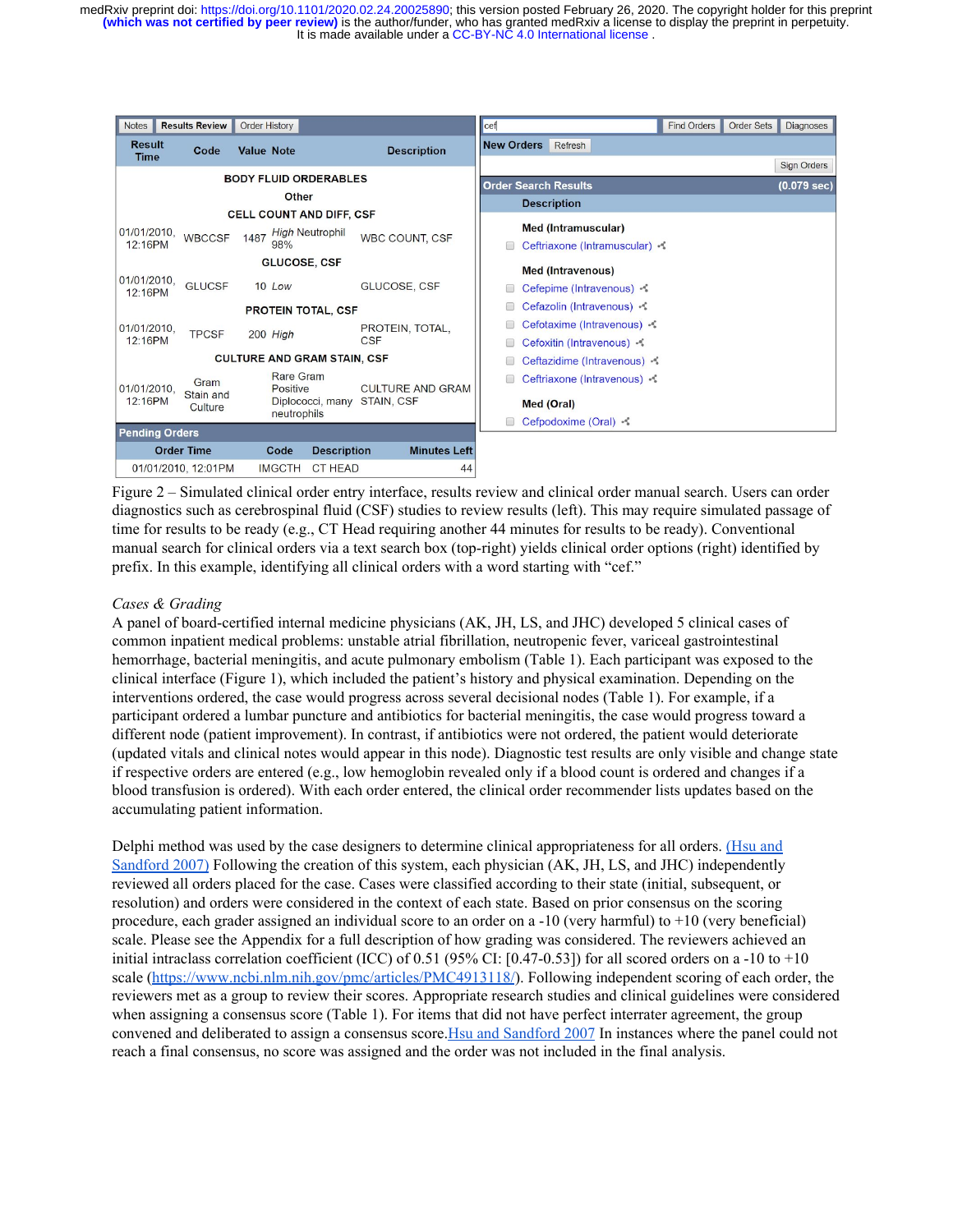*Case-Based Scenarios*

Table 1 summarizes key elements of the five case scenarios that participants were tested with.

| Presenting<br>Symptom<br>$(ICD-10) /$<br><b>Diagnosis</b>     | <b>Case Summary</b>                                                                                                                                                         | <b>Key Findings</b>                                                                                            | <b>Important Decisional</b><br><b>Nodes</b>                                                                                                                                                                                                                                                                    | <b>Most Common</b><br><b>Orders</b> (Total<br>Orders)                                                                                                      |
|---------------------------------------------------------------|-----------------------------------------------------------------------------------------------------------------------------------------------------------------------------|----------------------------------------------------------------------------------------------------------------|----------------------------------------------------------------------------------------------------------------------------------------------------------------------------------------------------------------------------------------------------------------------------------------------------------------|------------------------------------------------------------------------------------------------------------------------------------------------------------|
| Fever (453.3)<br>Chemotherapy<br>Induced<br>Neutropenic Fever | 32 year-old patient with<br>diffuse large B-cell<br>lymphoma<br>presenting with fevers<br>and rigors after receiving<br>chemotherapy (R-CHOP)<br>10 days prior.             | Hypotension,<br>lactic acidosis,<br>severe<br>neutropenia                                                      | Patient improves with<br>30cc/kg fluid<br>resuscitation, 4th<br>generation<br>cephalosporin or<br>piperacillin-tazobactam(F<br>reifeld et al. 2011)<br><b>Patient deteriorates</b><br>without fluid resuscitation<br>and/or appropriate<br>antimicrobial coverage                                              | Sodium Chloride IV<br>Bolus $(42)$<br>Metabolic Panel,<br>Comprehensive (33)<br>Blood Cultures (32)<br>Cefepime, IV (31)<br>CBC with Differential<br>(31)  |
| Headache (R55)<br>Bacterial<br>Meningitis                     | 25 year-old previously<br>healthy patient<br>presenting with fever,<br>headache, neck stiffness,<br>and photophobia                                                         | Fever,<br>significant neck<br>stiffness on<br>examination,<br>absence of<br>rashes                             | Patient improves with<br>immediate lumbar<br>puncture, IV ceftriaxone<br>+ vancomycin (Tunkel et<br>al. 2004)<br><b>Patient deteriorates</b><br>without immediate<br>lumbar puncture and<br>antimicrobials (or if the<br>clinician orders a<br>CT-head before ordering<br>a lumbar puncture or<br>antibiotics) | Ceftriaxone, IV (33)<br>Sodium Chloride IV<br>Bolus $(32)$<br>CBC with Differential<br>(32)<br>CSF Culture and Gram<br>Stain $(32)$<br>Glucose, CSF (30)   |
| Dyspnea<br>(R06.00)<br>Acute Pulmonary<br>Embolism            | 70 year-old with a past<br>medical history including oxygen<br>systolic heart failure and<br>COPD presenting with<br>worsening dyspnea<br>following a vacation to<br>Hawaii | Hypoxia (81%<br>saturation),<br>tachycardia,<br>absence of<br>jugular venous<br>distension,<br>minimal wheezes | Patient improves with<br>oxygenation +<br>therapeutic<br>anticoagulation (heparin,<br>low-molecular weight<br>heparin, or direct oral<br>anticoagulants)<br>(Konstantinides et al.<br>2016)<br><b>Patient deteriorates</b><br>without oxygenation +<br>therapeutic                                             | CBC with Differential<br>(31)<br>ECG 12-Lead (31)<br>Metabolic Panel,<br>Comprehensive (27)<br>$NT-proBNP(25)$<br>Albuterol-Ipratropium,<br>Inhaled $(22)$ |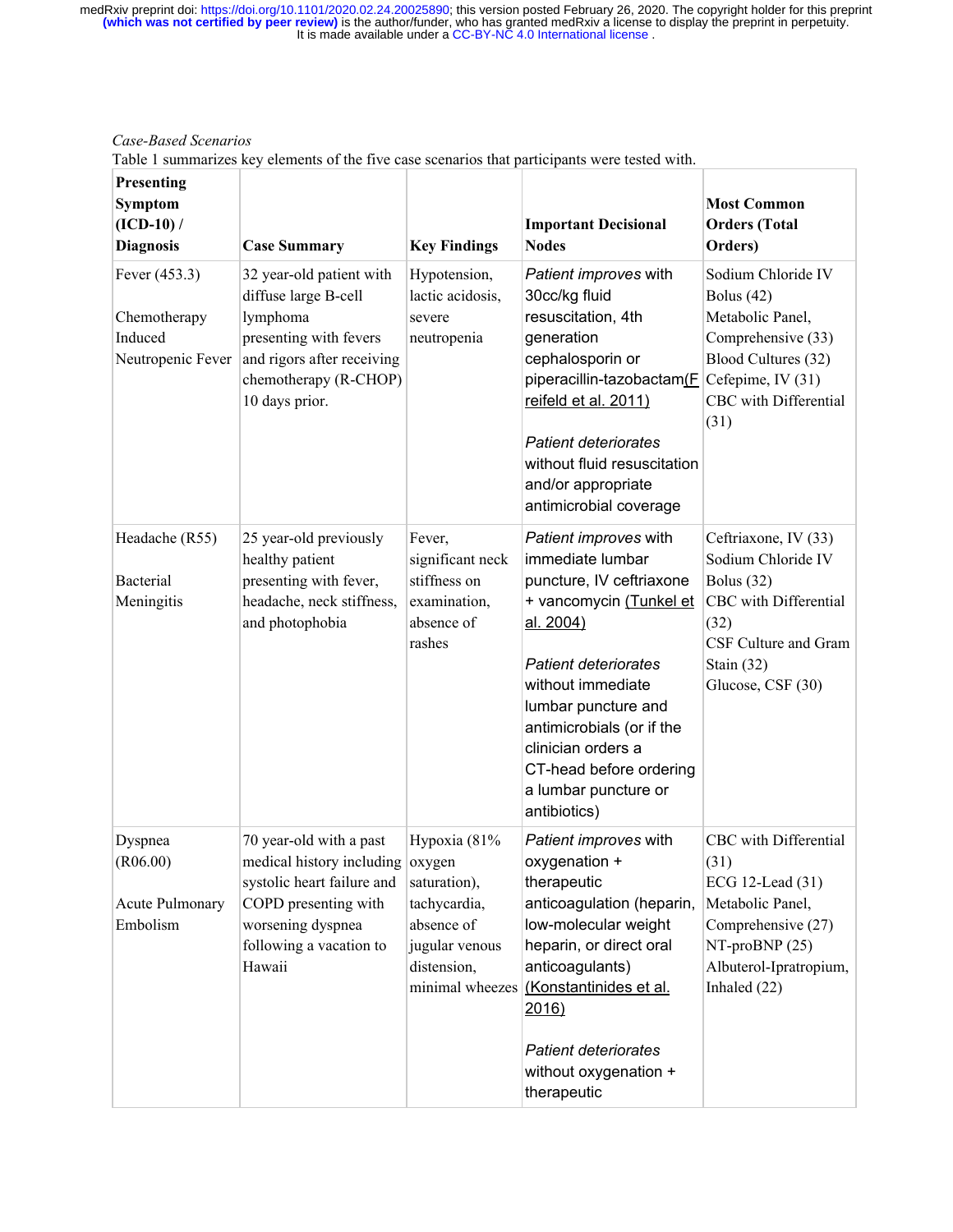|                                                                                                            |                                                                                             |                                                                                              | anticoagulation, if<br>alternative diagnoses are<br>pursued (COPD<br>exacerbation, heart<br>failure exacerbation)                                                                                                                                                                                                                                                                                                                           |                                                                                                                                                                                        |
|------------------------------------------------------------------------------------------------------------|---------------------------------------------------------------------------------------------|----------------------------------------------------------------------------------------------|---------------------------------------------------------------------------------------------------------------------------------------------------------------------------------------------------------------------------------------------------------------------------------------------------------------------------------------------------------------------------------------------------------------------------------------------|----------------------------------------------------------------------------------------------------------------------------------------------------------------------------------------|
| Palpitations<br>(R00.2)<br>Unstable<br>Paroxysmal Atrial<br>Fibrillation with<br>Rapid Ventricular<br>Rate | 66 year-old with a<br>history of diastolic heart<br>failure presenting with<br>palpitations | Tachycardia<br>(rate > 150)<br>beats/min),<br>hypotension,<br>irregularly<br>irregular pulse | Patient improves with<br>cardioversion (January<br>et al. 2014)<br>Patient deteriorates with<br>nodal blockade,<br>diuretics, or<br>anti-arrhythmics (e.g.<br>amiodarone)                                                                                                                                                                                                                                                                   | ECG 12 Lead (46)<br>DCCV(29)<br>CBC with Differential<br>(28)<br>Metabolic Panel,<br>Comprehensive (26)<br><b>Consult to Cardiology</b><br>(23)                                        |
| Hematemesis<br>(K92.0)<br><b>Acute Variceal</b><br>Bleeding                                                | 59 year-old with a<br>history of alcoholism and<br>NSAID use presenting<br>with hematemesis | Tachycardia,<br>spider<br>angiomata,<br>scleral icterus,<br>mid epigastric<br>pain           | Patient improves with<br>fluid resuscitation, blood<br>product administration,<br>correction of<br>coagulopathy with frozen<br>plasma, proton-pump<br>inhibitor, octreotide, and<br>esophagogastroduodeno<br>scopy (Garcia-Tsao et al.<br>2007)<br><b>Patient deteriorates</b><br>without fluid<br>resuscitation, failure to<br>correct coagulopathy,<br>lack of proton-pump<br>inhibitor/octreotide, and<br>esophagogastroduodeno<br>scopy | Consult to<br>Gastroenterology (59)<br>Sodium Chloride IV<br>Bolus $(41)$<br>Prothrombin<br>Time/INR $(40)$<br>CBC with Differential<br>(40)<br>Metabolic Panel,<br>Comprehensive (37) |

Table 1 - Summary description of simulation cases tested. Last column reflects the most common clinical orders the test participants used in each case, with the total in parentheses counting repeat orders. ICD, International Classification of Diseases; R-CHOP, rituximab, cyclophosphamide, hydroxydaunorubicin, oncovin, prednisone; CBC, complete blood count; CSF, cerebrospinal fluid; INR, international normalized ratio; ECG, electrocardiogram; NSAID, non-steroidal anti-inflammatory drug; DCCV, Direct Current Cardioversion; IV, intravenous.

#### **Results**

*Participants*

A total of 43 physicians participated in this study, with a total of 215 unique observations. The physicians had a median of 3.0 [IQR: 3.0-5.0] years since obtaining their medical degree. Approximately 30 (70.0%) identified their primary specialty as Internal Medicine, 8 (18.6%) identified Emergency Medicine, 25 (58.1%) were resident trainees, and 19 (44.1%) were board certified in their respective specialty.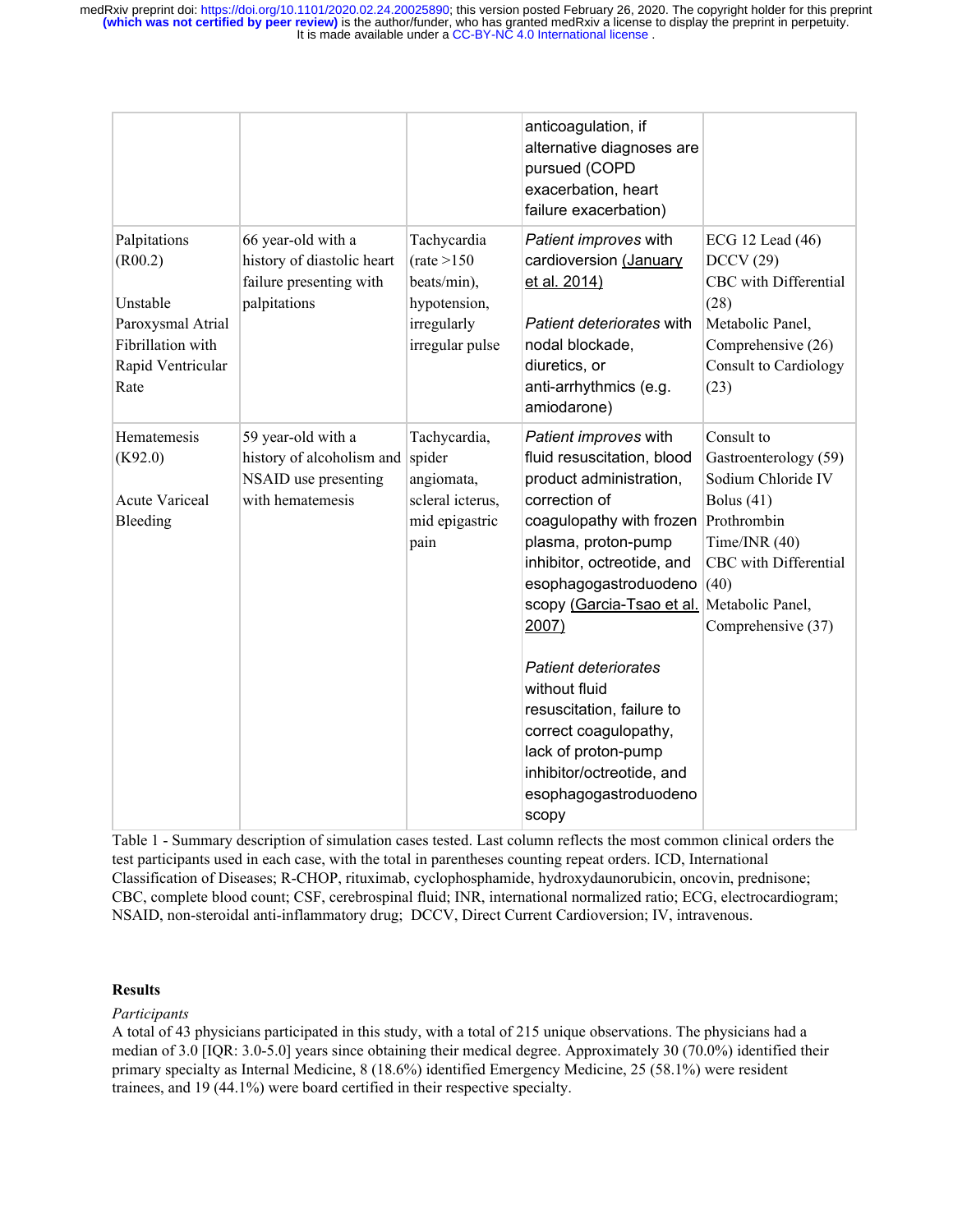#### *Primary Outcome*

The mean assigned score per order for all participants was 6.2 (95% CI: [4.8, 7.5]; Table 1). There was no significant difference detected in the mean score per order for physicians randomized to the clinical recommender (mean 0.1 decrease in score, 95% CI: [-0.4, 0.2]). Random effects modeling for physicians revealed a SD of 0.4 (95% CI: [0.1-0.6]), while random effects modeling for the clinical cases revealed an SD of 1.4 (95% CI: [0.7-2.7]), suggesting most variations in scores occurred due to the clinical cases rather than the participants.

#### *Secondary Outcomes*

#### *A. Physician Experience*

Overall, physicians spent an average time of 6.9 (standard error, 0.6) minutes per clinical module, with a mean 55.2 (standard error, 3.9) navigation clicks between sections (e.g., notes vs. results review) and 16.7 (standard error, 0.9) clinical orders per case. (Table 3). Physicians randomized to the recommender had approximately 10% less navigational clicks (mean clicks 53.1) compared to physicians without the recommender (mean clicks 58.4; incidence ratio 0.90, 95% CI: [0.83-0.99]). Physicians ordered a greater amount of orders when the recommender system was available (mean 17.3 vs. 15.7 orders per case; incidence ratio 1.09, 95% CI: [1.01-1.17]). Across different simulated case types, there was not a consistent trend in physicians taking more or less time to complete cases with the recommender system available (Table 3). In subgroup analysis of resident physicians in training vs. non-residents (Appendix Material), there appeared to be varying effects with residents spending less case time and ordering more with the recommender available, while non-residents spent more case time.

All physicians used clinical order options from the recommender system at least once, including 127 (98%) of the 129 physician-cases where the recommender was available. This corresponded to much less need for manual searching for clinical orders with the number of available order options considered from manual searches being 54% less when the recommender system was available vs. unavailable (mean 44.5 vs. 81.5). The *recall* of the recommender options was consistently greater than manual search options (58% vs 42%), indicating users were more likely to find the clinical orders they wanted from the automated recommender lists than from options returned by manual search. The *precision* of the recommender options was similarly greater than manual search options (25% vs 16%), indicating users had to sift through fewer irrelevant options to find the clinical orders they wanted than the number of irrelevant options produced by manual searches.<sup>[12](https://paperpile.com/c/D3ERHt/mLP9)</sup>

#### *B. Scoring Outcomes*

Clinician-cases randomized to the clinical recommender had a 6% increase in the total scores per case (incidence ratio 1.06 (95% CI: [1.01-1.12]). The number of clinically beneficial orders, defined as a positive integer on the grading scale for a given case, demonstrated a trend toward statistical significance when the recommender was available vs. unavailable (mean number of positively-graded orders 12.2 vs. 11.1; incidence ratio 1.080, 95% CI: [0.99-1.17]). There was no difference in the number of clinically neutral or harmful orders for when the recommender was available vs. unavailable (mean number of negative/neutral orders 3.0 vs. 2.7; incidence ratio 0.99, 95% CI: [0.81-1.22])..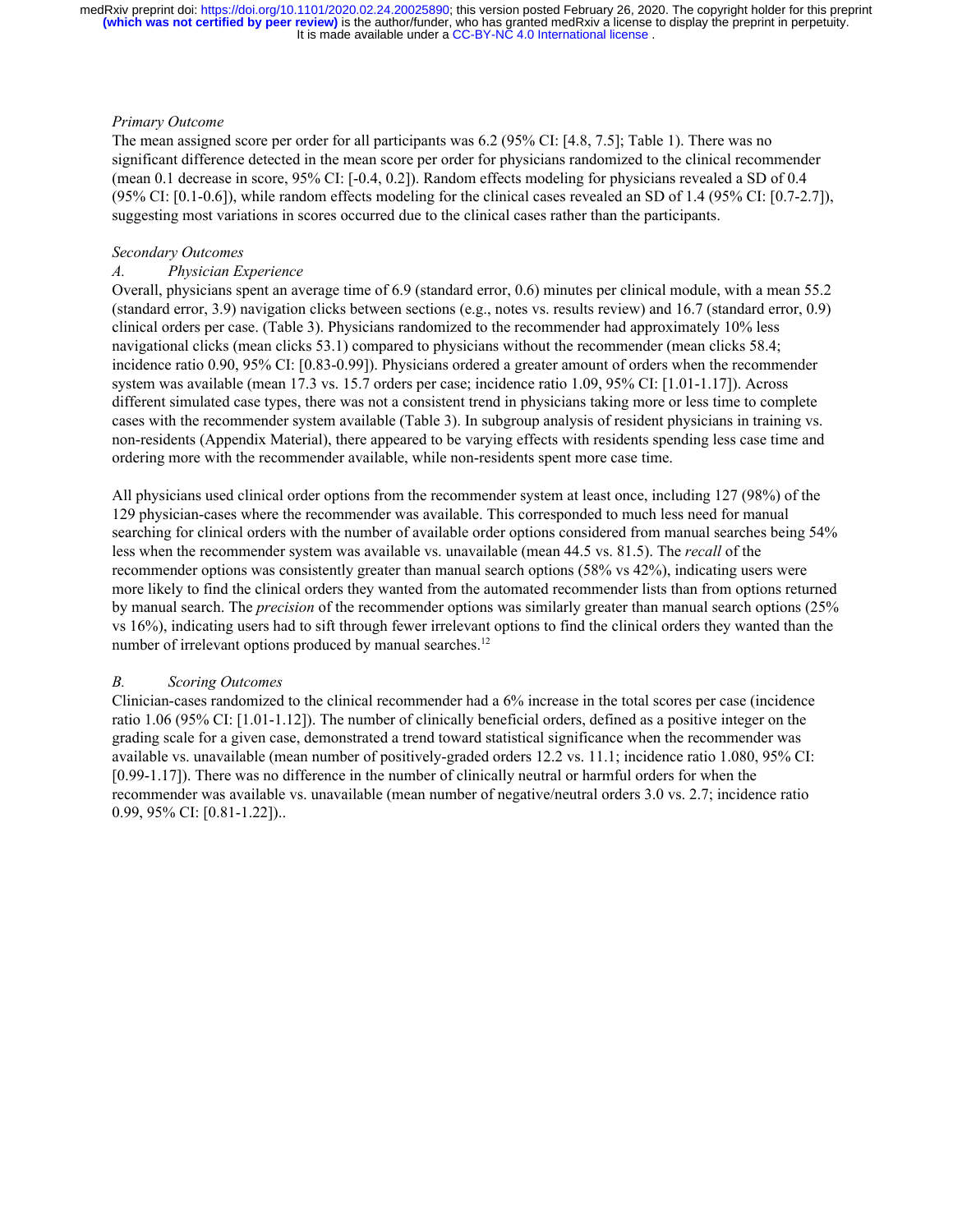|                 | All Cases       |  |                                       |
|-----------------|-----------------|--|---------------------------------------|
| N <sub>o</sub>  | <b>Yes</b>      |  | Recommender Available                 |
| 86              | 129             |  | Number of Cases                       |
| $6.7 + (-0.6)$  | $7.1 + (-0.6)$  |  | Case Time (Minutes)                   |
| $58.4 + (-4.1)$ | $53.1 + (-3.7)$ |  | Navigation Clicks                     |
| $15.6 + (-0.9)$ | $17.3 + (-0.8)$ |  | Clinical Orders, Total                |
| $15.6 + (-0.9)$ | $7.3 + (-0.7)$  |  | Orders from Manual Search             |
| $81.5 + (-8.1)$ | $44.5+/-5.5$    |  | <b>Options from Manual Search</b>     |
| N/A             | $10.0 + (-0.6)$ |  | Orders from Recommender               |
| N/A             | $40.0+/-1.0$    |  | Options from Recommender              |
| 19%             | 16%             |  | <b>Manual Search Precision</b>        |
| N/A             | 25%             |  | <b>Recommender Precision</b>          |
| N/A             | 42%             |  | Manual Search Recall                  |
| N/A             | 58%             |  | Recommender Recall                    |
| $84.3 + (-4.3)$ | $89.8 + (-4.4)$ |  | <b>Total Score</b>                    |
| $6.4 + (-0.2)$  | $6.0 + (-0.3)$  |  | Score per Order                       |
| $11.1+/-0.5$    | $12.2+/-0.5$    |  | Clinically Beneficial Orders per Case |
| $0.3 + (-0.1)$  | $0.6 + (-0.1)$  |  | Clinically Harmful Orders per Case    |
| $2.4 + (-0.4)$  | $2.4 + (-0.3)$  |  | Clinically Neutral Orders per Case    |

Table 3a- Usage metrics when clinical order recommender system was available vs. not. Reported as totals, proportions, or means +/- standard error. Options reflects clinical order options that were presented to the user for consideration via either manual search results or automated recommender. Recommender precision (positive predictive value) reflects the proportion of clinical order options from the recommender that were actually used. Clinical benefit, harm or neutrality was based on the integer assigned by the expert panel consensus (e.g. positive, negative, or zero) for each order in the context of each clinical case.

|                 | Non-Residents   |                 | <b>Residents (Trainees)</b> |                                       |
|-----------------|-----------------|-----------------|-----------------------------|---------------------------------------|
| N <sub>0</sub>  | <b>Yes</b>      | N <sub>0</sub>  | Yes                         | Recommender Available                 |
| 38              | 57              | 48              | 72                          | Cases                                 |
| $7.1 + (-0.5)$  | $8.1 + (-0.7)$  | $6.4 + (-0.8)$  | $6.3 + (-0.5)$              | Case Time (Minutes)                   |
| $60.6/-4.8$     | $55.3+/-4.3$    | $56.6 + (-4.4)$ | $51.3+/-4.0$                | Navigation Clicks                     |
| $16.7+/-1.1$    | $17.4+/1.0$     | $14.8 + -0.9$   | $17.3 + (-0.7)$             | Clinical Orders, Total                |
| $16.7+/-1.1$    | $7.5 + (-0.8)$  | $14.7+/-0.9$    | $7.2 + (-0.8)$              | <b>Orders from Manual Search</b>      |
| $81.0+/9.0$     | $43.2+/-5.8$    | $81.9+/9.2$     | $45.5+/-6.4$                | <b>Options from Manual Search</b>     |
|                 | $9.8 + / -0.7$  |                 | $10.2 + (-0.7)$             | Orders from Recommender               |
|                 | $39.7+/-0.9$    |                 | $40.3+/-1.3$                | Options from Recommender              |
| 21%             | 17%             | 18%             | 16%                         | Manual Search Precision               |
|                 | 25%             |                 | 25%                         | <b>Recommender Precision</b>          |
|                 | 43%             |                 | 42%                         | Manual Search Recall                  |
|                 | 57%             |                 | 59%                         | Recommender Recall                    |
| $86.4 + (-6.1)$ | $89.8 + (-7.2)$ | $82.7 + (-5.9)$ | $89.8 + (-5.4)$             | <b>Total Score</b>                    |
| $6.2 + (-0.4)$  | $6.0 + (-0.4)$  | $6.5 + (-0.3)$  | $6.1 + (-0.4)$              | Score per Order                       |
| $11.6+/-0.8$    | $12.2+/-0.8$    | $10.8 + (-0.6)$ | $12.2+/-0.5$                | Clinically Beneficial Orders per Case |
| $0.4 + (-0.2)$  | $0.6 + (-0.2)$  | $0.3 + (-0.1)$  | $0.6 + (-0.2)$              | Clinically Harmful Orders per Case    |
| $2.8 + (-0.7)$  | $2.4 + (-0.4)$  | $2.0 + (-0.4)$  | $2.4 + (-0.2)$              | Clinically Neutral Orders per Case    |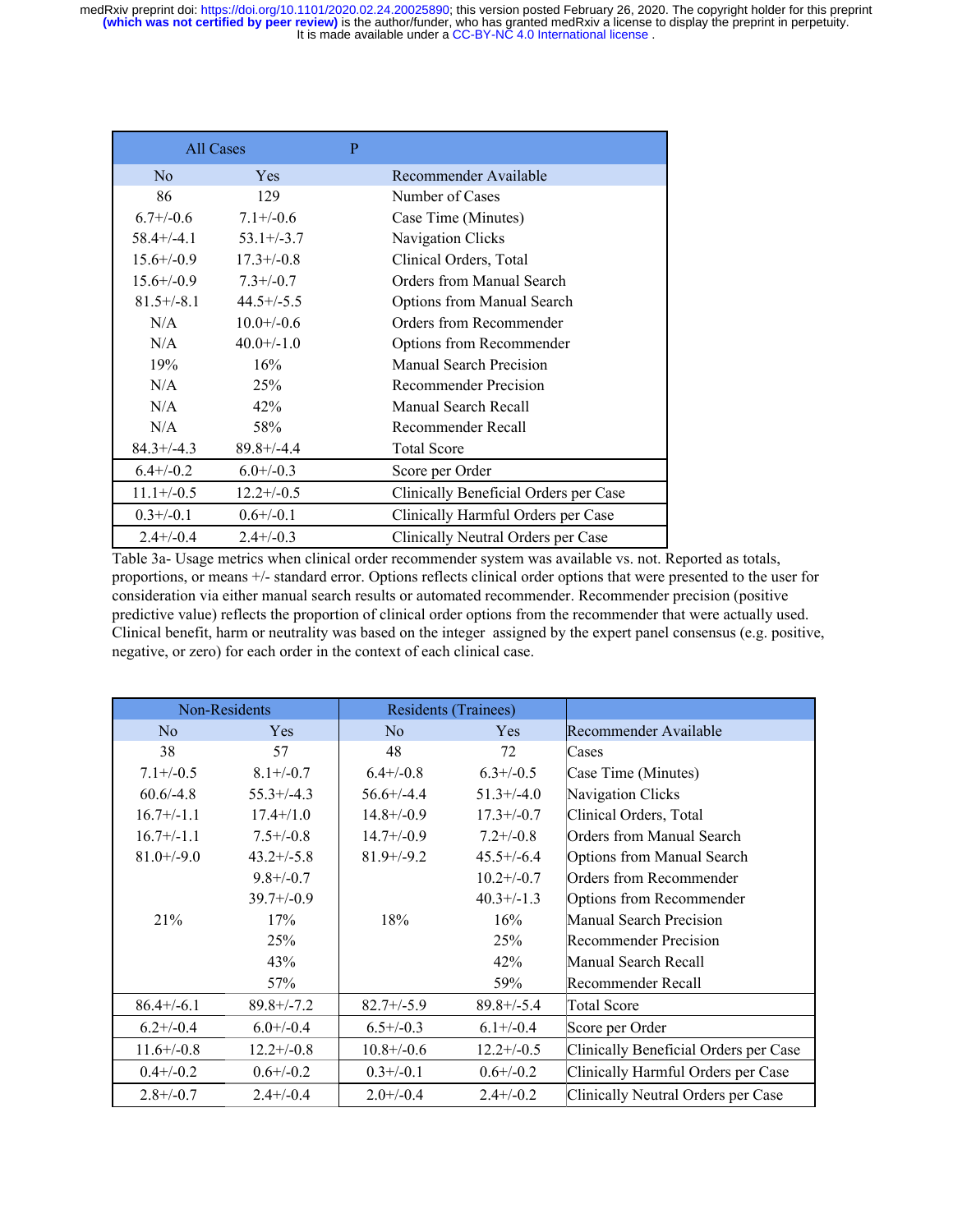Table 3b- Usage metrics when clinical order recommender system was available vs. not, separated by Resident physicians (trainees) vs. non-Residents. Reported as totals, proportions, or means +/- standard error. Clinical benefit, harm or neutrality was based on the integer assigned by the expert panel consensus (e.g. positive, negative, or zero) for each order in the context of each clinical case.

| Atrial<br>Fibrillation,<br>Unstable |      |                | Gastro-<br>Intestinal<br><b>Bleed</b> |                | Meningitis,<br><b>Bacterial</b> |                | Neutropenic<br>Fever | Pulmonary<br>Embolism |       | <b>Case Description</b>               |
|-------------------------------------|------|----------------|---------------------------------------|----------------|---------------------------------|----------------|----------------------|-----------------------|-------|---------------------------------------|
| N <sub>o</sub>                      | Yes  | N <sub>0</sub> | Yes                                   | N <sub>0</sub> | Yes                             | N <sub>0</sub> | Yes                  | N <sub>o</sub>        | Yes   | Recommender Available                 |
| 17                                  | 26   | 17             | 26                                    | 12             | 31                              | 22             | 21                   | 18                    | 25    | Number of Cases                       |
| 4.6                                 | 6.6  | 9.1            | 8.5                                   | 6.7            | 5.4                             | 4.4            | 5.3                  | 9.3                   | 9.7   | Case Time (Minutes)                   |
| 47.2                                | 48.3 | 83.9           | 74.4                                  | 53.3           | 40.2                            | 36.9           | 36.0                 | 74.4                  | 66.2  | Navigation Clicks                     |
| 11.5                                | 14.6 | 21.5           | 22.4                                  | 19.2           | 16.3                            | 12.1           | 13.8                 | 16.1                  | 19.2  | Clinical Orders, Total                |
| 11.5                                | 6.0  | 21.6           | 9.4                                   | 18.8           | 7.8                             | 12.1           | 3.0                  | 16.1                  | 9.5   | <b>Orders from Manual Search</b>      |
| 53.5                                | 27.1 | 127.8          | 59.8                                  | 70.0           | 41.1                            | 56.6           | 33.4                 | 102.3                 | 60.0  | <b>Options from Manual Search</b>     |
|                                     | 8.7  |                | 12.8                                  |                | 8.4                             |                | 10.7                 |                       | 9.9   | Orders from Recommender               |
|                                     | 36.5 |                | 45.6                                  |                | 38.5                            |                | 35.6                 |                       | 43.6  | Options from Recommender              |
| 21%                                 | 22%  | 17%            | 16%                                   | 27%            | 19%                             | 21%            | 9%                   | 16%                   | 16%   | <b>Manual Search Precision</b>        |
|                                     | 24%  |                | 28%                                   |                | 22%                             |                | 30%                  |                       | 23%   | <b>Recommender Precision</b>          |
|                                     | 41%  |                | 42%                                   |                | 48%                             |                | 22%                  |                       | 49%   | Manual Search Recall                  |
|                                     | 59%  |                | 57%                                   |                | 52%                             |                | 78%                  |                       | 52%   | Recommender Recall                    |
| 49.6                                | 49.6 | 121.3          | 120.4                                 | 85.8           | 86.8                            | 74.1           | 88.8                 | 93.8                  | 104.2 | <b>Total Score</b>                    |
| 8.8                                 | 9.3  | 14.1           | 14.5                                  | 18.4           | 15.6                            | 9.1            | 11.0                 | 11.9                  | 13.9  | Clinically Beneficial Orders per      |
|                                     |      |                |                                       |                |                                 |                |                      |                       |       | Case                                  |
| 0.9                                 | 1.6  | 0.2            | 0.3                                   | 0.7            | 0.7                             | 0.0            | 0.0                  | 0.0                   | 0.0   | Clinically Harmful Orders per Case    |
| 1.4                                 | 2.7  | 2.7            | 2.3                                   | 5.0            | 2.9                             | 1.3            | 0.6                  | 2.5                   | 3.3   | Clinically Irrelevant Orders per Case |

Appendix Table A - Usage metrics stratified per simulated case scenario for when the clinical order recommender system was available vs. not. Reported as totals, proportions, or means  $+/-$  standard error. Clinical harm, benefit, or irrelevance was based on the integer assigned by the expert panel consensus for each order in the context of each clinical case.

#### *Survey Responses*

Overall, the clinical decision tool was positively received by the study participants, where 96% agreed or strongly agreed that the tool would be useful for their position. Moreover, 90% agreed or strongly agreed that the system would make their job easier and 86% felt that it would increase their productivity. Thematic analysis revealed a dichotomy in how physicians viewed the system could be used. Approximately 58% of the physicians self-identified the system would be useful for patients who have a clear diagnosis or whose clinical problems could be guided by a step-wise, algorithmic approach. However, a sizable minority (23%) stated the system would be more useful for patients presenting to the emergency department without a clear diagnosis, as this would facilitate expedient ordering of several diagnostic tests to help differentiate the patient. Others mentioned the tool's utility for diseases that may require several simultaneous orders (for example, diabetic ketoacidosis). Additional comments indicate physicians felt that the tool would be less useful for sub-specialized care or for patients that require few simultaneous orders.

| <b>Survey Question</b>                             |       |       |       |     |     |
|----------------------------------------------------|-------|-------|-------|-----|-----|
| I would find the system useful in my job           | $0\%$ | $0\%$ | $5\%$ | 49% | 47% |
| Using the system would make it easier to do my job | $0\%$ | $5\%$ | $5\%$ | 44% | 46% |
| This system would increase my productivity         | $0\%$ | $9\%$ | $5\%$ | 42% | 44% |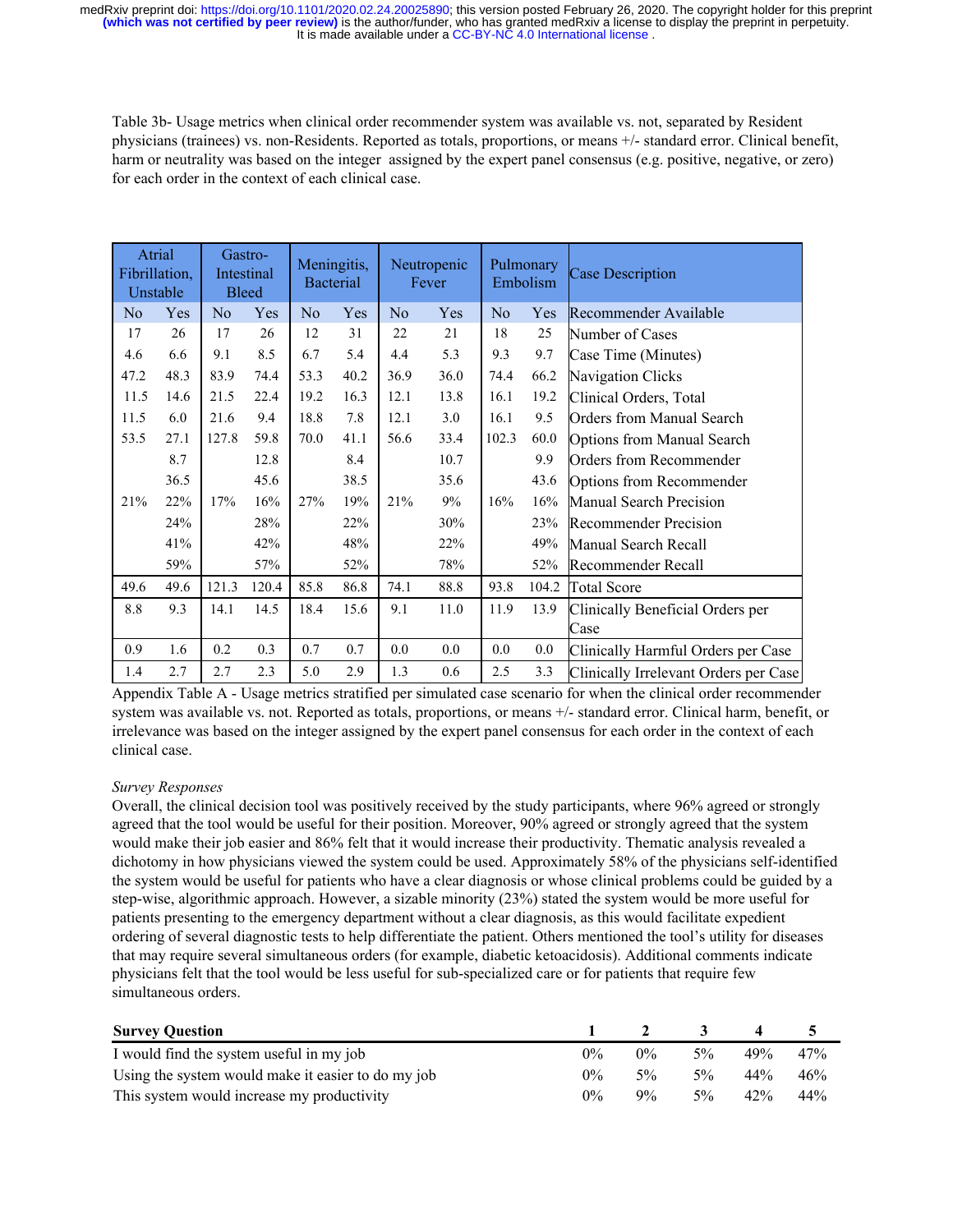| This system would let me complete tasks more quickly | $0\%$ | $5\%$ 7% 37% 51%           |  |
|------------------------------------------------------|-------|----------------------------|--|
| This system would increase my job performance        | $0\%$ | $7\%$ $14\%$ $47\%$ $32\%$ |  |

Table 4 - Physician Survey Responses. Responses were assessed based on a 5-point Likert scale (1 = Strongly Disagree,  $2 = Disagree$ ,  $3 = Neutral$ ,  $4 = Agree$ ,  $5 = Strongly Age$ e).

#### **Discussion**

In this study, we found that the use of a clinical order recommender system for common clinical scenarios seen in hospital medicine and emergency medicine did not adversely affect patient care by suggesting more clinically adverse or irrelevant orders. The recommender system did not affect the amount of time physicians spent on an EHR interface, but did it reduce the number of clicks per case. Although physicians placed more orders with the recommender system, this effect was minimal (mean 1.6 more orders per encounter). Importantly, physicians placed less orders from manual searches as a result of the tool. The recommender demonstrated superior recall of orders, suggesting that users were more likely to find the orders they wanted from the recommender rather than from manual searches. The tool was positively received by the study participants, who identified clear benefits toward their workflow and productivity. This represents a key study to examine the use of clinical recommender decision support tools on physician ordering habits and patient care as applied toward inpatient emergency clinical scenarios.

There is wide variability in clinical practice, even in instances where are clear guideline-directed diagnostic and treatment algorithms for well-defined clinical problems.<sup>[1](https://paperpile.com/c/D3ERHt/ZqJ6)</sup> Such variability may compromise care quality, cost effectiveness, or expedient healthcare delivery.<sup>[2](https://paperpile.com/c/D3ERHt/wdSZ)</sup> Healthcare systems have sought to improve both the quality of patient care and the EHR experience by providing standardized order sets.<sup>[30–33](https://paperpile.com/c/D3ERHt/6LtJ+UYTp+Y8HC+GM9S)</sup> However, order sets may not align<br>with individual cases with many extraneous, irrelevant, or contextual order options. Lietal 2019; Kumar and with individual cases with many extraneous, irrelevant, or contextual order options. (Li et al. 2019; Kumar and Allau are also static: for instance, the manually-authored static order sets available in our own institution for deep venous thrombosis treatment still recommend warfarin therapy, despite direct oral anticoagulants largely becoming the current standard of practice.[42](https://paperpile.com/c/D3ERHt/xxRB) Guidance for up-to-date medical care clearly must come from multiple sources, and this points to one potential advantage of the collaborative filtering approach in that it can rapidly and automatically adapt to newly emerging practices.

Our recommender tool essentially functions as a dynamical clinical order set that continuously updates in response to new patient information, demonstrating increased accuracy and reduced need for conventional manual searches. While there are challenges to designing and maintaining such a system, there may be several benefits, including increased physician acceptance and usage (100% of physicians in this study who had the recommender available to them used despite being completely optional). The recommender system interface received largely positive views by our participants, suggesting that physicians will accept machine generated clinical order tools if they are embedded into clinical workflows. More importantly, our expert panel found no significant deterioration in the quality of the clinical orders, and physicians using the recommender system were not more likely to place clinically harmful orders. Notably, there remained substantial variability in the amount of clinically appropriate orders placed by different providers with or without the recommender system. These findings highlight the ongoing variability of clinical practice among physicians (even when additional point-of-care tools are given to them). While order sets have been shown to promote cost-effectiveness,<sup>[38,39](https://paperpile.com/c/D3ERHt/xhY8+xzBX)</sup> further evaluation is needed to determine how much clinical recommender systems are promoting improved care with more useful orders vs. reducing cost-effectiveness with more unnecessary orders.

Time motion studies indicate that clinicians spend most of their time in the EHR, $34,35$  with many spending significant time searching for and entering orders.<sup>[36](https://paperpile.com/c/D3ERHt/9QvY)</sup> While this study showed a reduction on reliance of manual searches and navigational clicks, interestingly, it did not show a reduction in the amount of time that physicians spent per simulated case. The simulated test setting may have led participants to artificially fill the time within cases, or perhaps the reduction in manual search efforts freed their cognitive attention to attend more to the medical decision making tasks of each case. Additionally, other authors have shown that most of a clinicians time in the EHR is spent in data review (reviewing clinical notes, laboratory results, or diagnostic reports)[\(Chi et al. 2019; Wang et al. 2019;](https://paperpile.com/c/b8JmGL/f8M4+zowD+dmYU+F0lG) [Ouyang et al. 2016; Ouyang et al. 2016\)](https://paperpile.com/c/b8JmGL/f8M4+zowD+dmYU+F0lG), which was simplified in these clinical scenarios. For example, these patients had only a few notes, compared to many patients who may have hundreds. Future studies should consider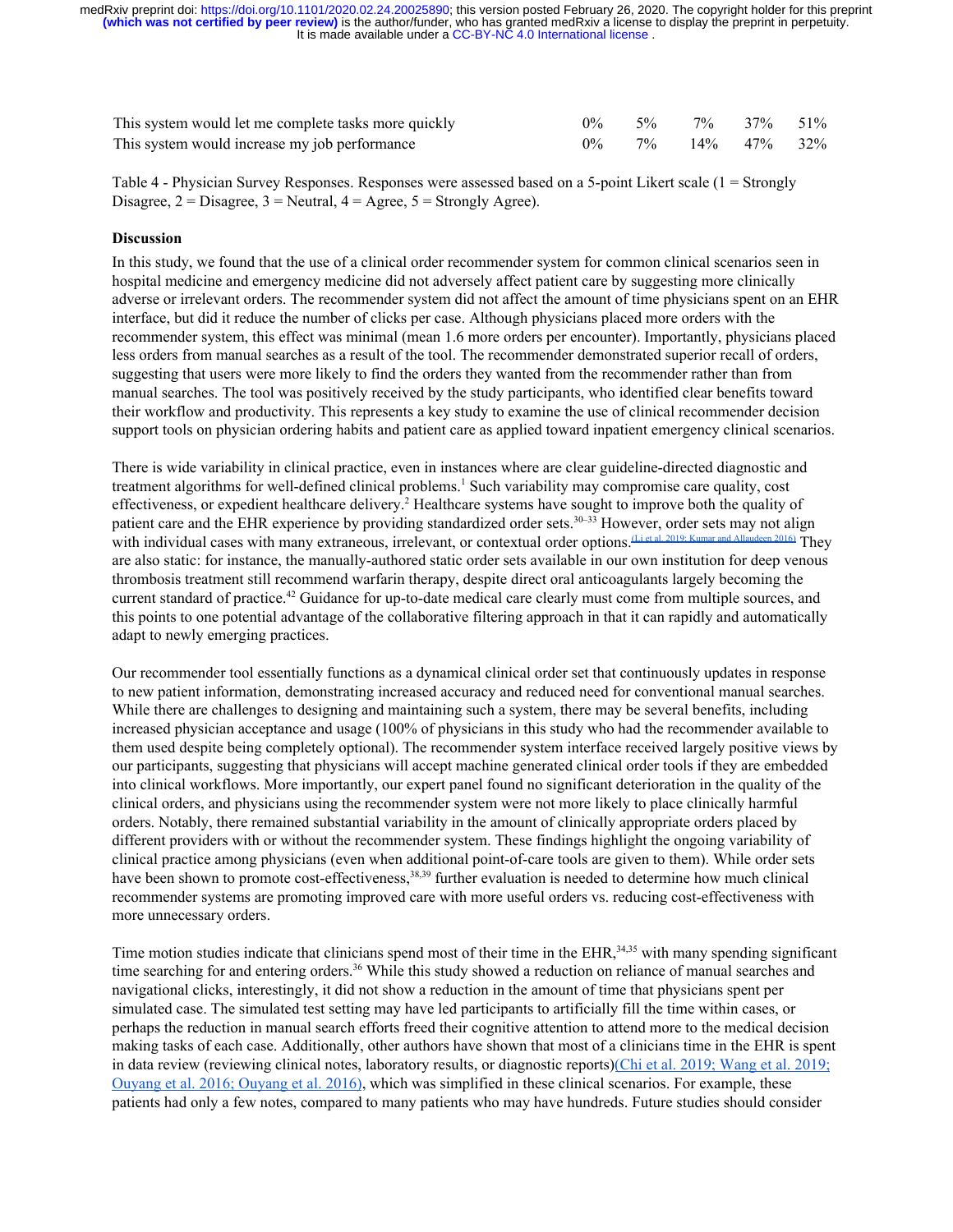It is made available under a CC-BY-NC 4.0 International license. **(which was not certified by peer review)** is the author/funder, who has granted medRxiv a license to display the preprint in perpetuity. medRxiv preprint doi: [https://doi.org/10.1101/2020.02.24.20025890;](https://doi.org/10.1101/2020.02.24.20025890) this version posted February 26, 2020. The copyright holder for this preprint

the implementation of clinical recommender systems in real practice environments to assess whether they result in time savings for physicians navigating the EHR without compromising quality of care.

There are several limitations to this study. Our tool was based on a clinical data warehouse of electronic health records data that may not be available at all institutions. Similarly, the lack of a broadly accepted open architecture that allows for custom workflow integrations into common commercial EHRs, limits the ease of implementation of the system components studied. Our users were given an orientation of the recommender system and its purpose before engaging with the practice scenarios, which likely contributes a Hawthorne effect on how users interacted and viewed the system. Each testing session was pre-scheduled for a fixed time (1 hour for 5 test cases), which may have artificially constrained the variability in task completion time outcome. Finally, although our expert panel used previously validated methodology to devise a scoring system[\(Hsu and Sandford 2007\)](https://paperpile.com/c/b8JmGL/27es), there was still moderate interrater agreement for some clinical orders, which limits the generalizability of these findings to other clinical scenarios or healthcare settings.

At a time when the EHR is met with distrust and negativity by clinicians from the burdens of documentation and data entry, clinical recommender systems represent a key opportunity to improve the quality, consistency, and experience of healthcare. This study represents an important step towards a future where EHRs anticipate clinical needs without even having to ask, so that clinicians can start to feel like the computers are working for them, instead of the other way around.

#### **Conclusions**

Clinical order suggestions from a data-driven recommender system were readily used and accepted by physicians across a variety of simulated inpatient clinical scenarios. This system mildly increased the number of clinical orders placed per case without compromising the number of clinically harmful or clinically irrelevant orders. Physicians were more likely to find the clinical orders they wanted using such tools as compared to manual search methods (i.e. superior precision and recall), but it did not change the overall amount of time they spent in a simulated EHR setting. Nonetheless, clinicians overall view such clinical recommender systems positively, perceiving a clear potential benefit toward their workflow.

#### **Acknowledgements**

This research was supported in part by the NIH Big Data 2 Knowledge initiative via the National Institute of Environmental Health Sciences under Award Number K01ES026837, the Gordon and Betty Moore Foundation through Grant GBMF8040, and a Stanford Human-Centered Artificial Intelligence Seed Grant. This research used data or services provided by STARR, STAnford medicine Research data Repository," a clinical data warehouse containing live Epic data from Stanford Health Care (SHC), the University Healthcare Alliance (UHA) and Packard Children's Health Alliance (PCHA) clinics and other auxiliary data from Hospital applications such as radiology PACS. The STARR platform is developed and operated by Stanford Medicine Research IT team and is made possible by Stanford School of Medicine Research Office. The content is solely the responsibility of the authors and does not necessarily represent the official views of the NIH, VA, or Stanford Healthcare.

Conflict of Interest Statements: JHC is co-founder of Reaction Explorer LLC that develops and licenses organic chemistry education software and has been paid consulting or speaker fees from the National Institute of Drug Abuse Clinical Trials Network, Tuolc Inc., and Roche Inc.

#### **References**

- 1. [Richardson, W. C. & Others. Crossing the quality chasm: a new health system for the 21st century. 2001, Institute of](http://paperpile.com/b/D3ERHt/ZqJ6) [Medicine.](http://paperpile.com/b/D3ERHt/ZqJ6) *[National Academy Press](http://paperpile.com/b/D3ERHt/ZqJ6)*
- 2. [Tricoci, P., Allen, J. M., Kramer, J. M., Califf, R. M. & Smith, S. C., Jr. Scientific evidence underlying the ACC/AHA](http://paperpile.com/b/D3ERHt/wdSZ) [clinical practice guidelines.](http://paperpile.com/b/D3ERHt/wdSZ) *[JAMA](http://paperpile.com/b/D3ERHt/wdSZ)* **[301](http://paperpile.com/b/D3ERHt/wdSZ)**[, 831–841 \(2009\).](http://paperpile.com/b/D3ERHt/wdSZ)
- 3. [Health and Human Services Department. Health Information Technology: Standards, Implementation Specifications, and](http://paperpile.com/b/D3ERHt/49cX) [Certification Criteria for Electronic Health Record Technology, 2014 Edition; Revisions to the Permanent Certification](http://paperpile.com/b/D3ERHt/49cX) [Program for Health Information Technology.](http://paperpile.com/b/D3ERHt/49cX) *[Federal Register](http://paperpile.com/b/D3ERHt/49cX)* **[77](http://paperpile.com/b/D3ERHt/49cX)**[, 54163–54292 \(2012\).](http://paperpile.com/b/D3ERHt/49cX)
- 4. [de Lissovoy, G. Big data meets the electronic medical record: a commentary on 'identifying patients at increased risk for](http://paperpile.com/b/D3ERHt/m2R7) [unplanned readmission'.](http://paperpile.com/b/D3ERHt/m2R7) *[Med. Care](http://paperpile.com/b/D3ERHt/m2R7)* **[51](http://paperpile.com/b/D3ERHt/m2R7)**[, 759–760 \(2013\).](http://paperpile.com/b/D3ERHt/m2R7)
- 5. [Frankovich, J., Longhurst, C. A. & Sutherland, S. M. Evidence-based medicine in the EMR era.](http://paperpile.com/b/D3ERHt/pU9u) *[N. Engl. J. Med.](http://paperpile.com/b/D3ERHt/pU9u)* **[365](http://paperpile.com/b/D3ERHt/pU9u)**[,](http://paperpile.com/b/D3ERHt/pU9u) [1758–1759 \(2011\).](http://paperpile.com/b/D3ERHt/pU9u)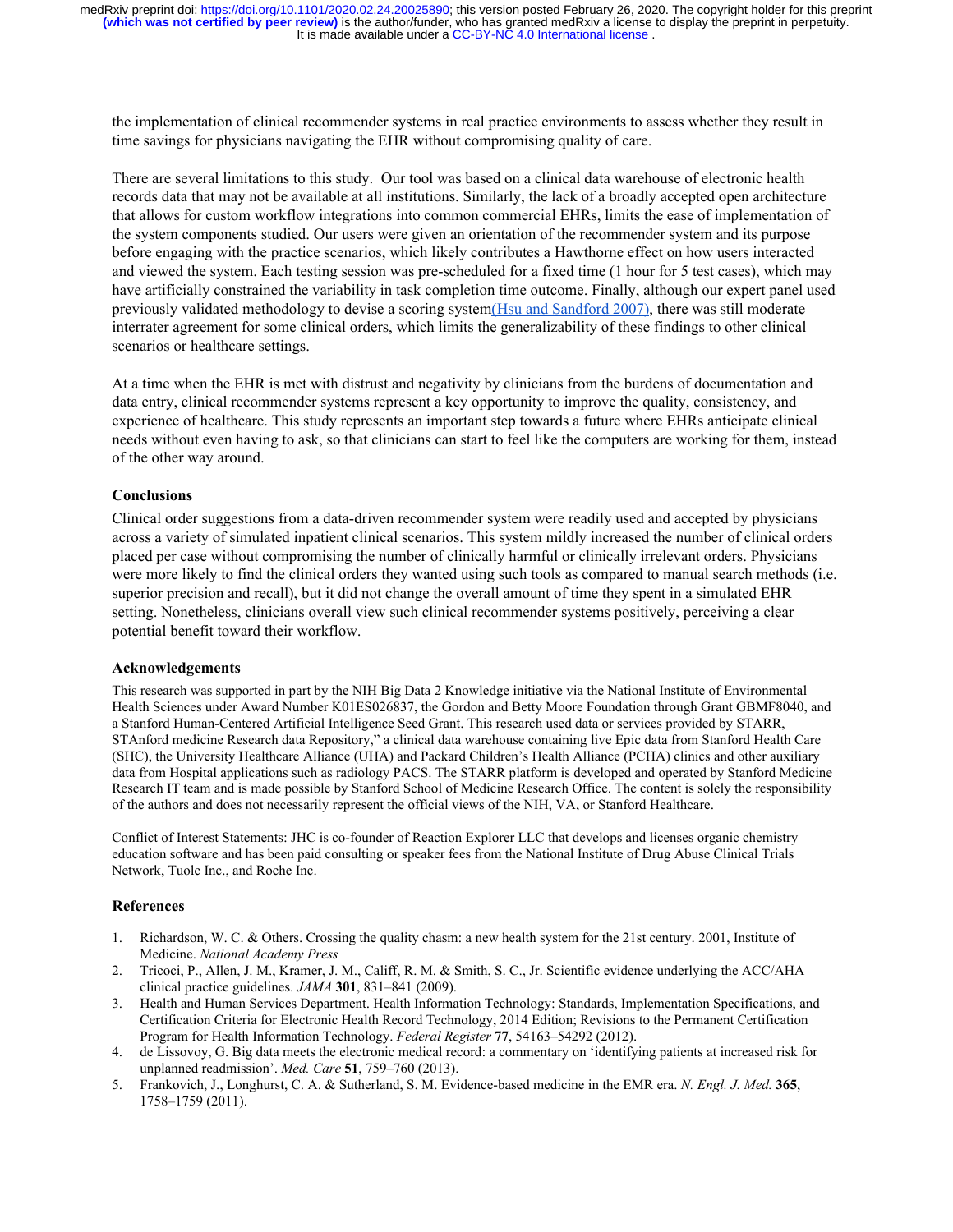It is made available under a CC-BY-NC 4.0 International license. **(which was not certified by peer review)** is the author/funder, who has granted medRxiv a license to display the preprint in perpetuity. medRxiv preprint doi: [https://doi.org/10.1101/2020.02.24.20025890;](https://doi.org/10.1101/2020.02.24.20025890) this version posted February 26, 2020. The copyright holder for this preprint

- 6. [Longhurst, C. A., Harrington, R. A. & Shah, N. H. A 'green button' for using aggregate patient data at the point of care.](http://paperpile.com/b/D3ERHt/Plj8) *[Health Aff.](http://paperpile.com/b/D3ERHt/Plj8)* **[33](http://paperpile.com/b/D3ERHt/Plj8)**[, 1229–1235 \(2014\).](http://paperpile.com/b/D3ERHt/Plj8)
- 7. [Smith, M.](http://paperpile.com/b/D3ERHt/XmCd) *[et al.](http://paperpile.com/b/D3ERHt/XmCd) [A Continuously Learning Health Care System](http://paperpile.com/b/D3ERHt/XmCd)*[. \(National Academies Press \(US\), 2013\).](http://paperpile.com/b/D3ERHt/XmCd)
- 8. [Krumholz, H. M. Big data and new knowledge in medicine: the thinking, training, and tools needed for a learning health](http://paperpile.com/b/D3ERHt/OxIZ) [system.](http://paperpile.com/b/D3ERHt/OxIZ) *[Health Aff.](http://paperpile.com/b/D3ERHt/OxIZ)* **[33](http://paperpile.com/b/D3ERHt/OxIZ)**[, 1163–1170 \(2014\).](http://paperpile.com/b/D3ERHt/OxIZ)
- 9. [Kaushal, R., Shojania, K. G. & Bates, D. W. Effects of computerized physician order entry and clinical decision support](http://paperpile.com/b/D3ERHt/6c4Y) [systems on medication safety: a systematic review.](http://paperpile.com/b/D3ERHt/6c4Y) *[Arch. Intern. Med.](http://paperpile.com/b/D3ERHt/6c4Y)* **[163](http://paperpile.com/b/D3ERHt/6c4Y)**[, 1409–1416 \(2003\).](http://paperpile.com/b/D3ERHt/6c4Y)
- 10. [Overhage, J. M., Tierney, W. M., Zhou, X. H. & McDonald, C. J. A randomized trial of 'corollary orders' to prevent errors](http://paperpile.com/b/D3ERHt/pl4V) [of omission.](http://paperpile.com/b/D3ERHt/pl4V) *[J. Am. Med. Inform. Assoc.](http://paperpile.com/b/D3ERHt/pl4V)* **[4](http://paperpile.com/b/D3ERHt/pl4V)**[, 364–375 \(1997\).](http://paperpile.com/b/D3ERHt/pl4V)
- 11. [Bates, D. W.](http://paperpile.com/b/D3ERHt/JYvP) *[et al.](http://paperpile.com/b/D3ERHt/JYvP)* [Ten commandments for effective clinical decision support: making the practice of evidence-based](http://paperpile.com/b/D3ERHt/JYvP) [medicine a reality.](http://paperpile.com/b/D3ERHt/JYvP) *[J. Am. Med. Inform. Assoc.](http://paperpile.com/b/D3ERHt/JYvP)* **[10](http://paperpile.com/b/D3ERHt/JYvP)**[, 523–530 \(2003\).](http://paperpile.com/b/D3ERHt/JYvP)
- 12. [Li, R. C., Wang, J. K., Sharp, C. & Chen, J. H. When order sets do not align with clinician workflow: assessing practice](http://paperpile.com/b/D3ERHt/mLP9) [patterns in the electronic health record.](http://paperpile.com/b/D3ERHt/mLP9) *[BMJ Qual. Saf.](http://paperpile.com/b/D3ERHt/mLP9)* [\(2019\). doi:](http://paperpile.com/b/D3ERHt/mLP9)[10.1136/bmjqs-2018-008968](http://dx.doi.org/10.1136/bmjqs-2018-008968)
- 13. [Sittig, D. F.](http://paperpile.com/b/D3ERHt/vHP9) *[et al.](http://paperpile.com/b/D3ERHt/vHP9)* [Grand challenges in clinical decision support.](http://paperpile.com/b/D3ERHt/vHP9) *[J. Biomed. Inform.](http://paperpile.com/b/D3ERHt/vHP9)* **[41](http://paperpile.com/b/D3ERHt/vHP9)**[, 387–392 \(2008\).](http://paperpile.com/b/D3ERHt/vHP9)
- 14. [Middleton, B., Sittig, D. F. & Wright, A. Clinical Decision Support: a 25 Year Retrospective and a 25 Year Vision.](http://paperpile.com/b/D3ERHt/nxaI) *[Yearb.](http://paperpile.com/b/D3ERHt/nxaI) [Med. Inform.](http://paperpile.com/b/D3ERHt/nxaI)* **[Suppl 1](http://paperpile.com/b/D3ERHt/nxaI)**[, S103–16 \(2016\).](http://paperpile.com/b/D3ERHt/nxaI)
- 15. [Chen, J. H., Goldstein, M. K., Asch, S. M., Mackey, L. & Altman, R. B. Predicting inpatient clinical order patterns with](http://paperpile.com/b/D3ERHt/kdRi) [probabilistic topic models vs conventional order sets.](http://paperpile.com/b/D3ERHt/kdRi) *[J. Am. Med. Inform. Assoc.](http://paperpile.com/b/D3ERHt/kdRi)* **[24](http://paperpile.com/b/D3ERHt/kdRi)**[, 472–480 \(2017\).](http://paperpile.com/b/D3ERHt/kdRi)
- 16. [Chen, J. H., Podchiyska, T. & Altman, R. B. OrderRex: clinical order decision support and outcome predictions by](http://paperpile.com/b/D3ERHt/Npt0) [data-mining electronic medical records.](http://paperpile.com/b/D3ERHt/Npt0) *[J. Am. Med. Inform. Assoc.](http://paperpile.com/b/D3ERHt/Npt0)* **[23](http://paperpile.com/b/D3ERHt/Npt0)**[, 339–348 \(2016\).](http://paperpile.com/b/D3ERHt/Npt0)
- 17. [Chen, J. H. & Altman, R. B. Data-Mining Electronic Medical Records for Clinical Order Recommendations: Wisdom of the](http://paperpile.com/b/D3ERHt/baVs) [Crowd or Tyranny of the Mob?](http://paperpile.com/b/D3ERHt/baVs) *[AMIA Jt Summits Transl Sci Proc](http://paperpile.com/b/D3ERHt/baVs)* **[2015](http://paperpile.com/b/D3ERHt/baVs)**[, 435–439 \(2015\).](http://paperpile.com/b/D3ERHt/baVs)
- 18. [Wang, J. K.](http://paperpile.com/b/D3ERHt/RZ3a) *[et al.](http://paperpile.com/b/D3ERHt/RZ3a)* [An evaluation of clinical order patterns machine-learned from clinician cohorts stratified by patient](http://paperpile.com/b/D3ERHt/RZ3a) [mortality outcomes.](http://paperpile.com/b/D3ERHt/RZ3a) *[J. Biomed. Inform.](http://paperpile.com/b/D3ERHt/RZ3a)* **[86](http://paperpile.com/b/D3ERHt/RZ3a)**[, 109–119 \(2018\).](http://paperpile.com/b/D3ERHt/RZ3a)
- 19. [Linden, G., Smith, B. & York, J. Amazon.com recommendations: item-to-item collaborative filtering.](http://paperpile.com/b/D3ERHt/dwaB) *[IEEE Internet](http://paperpile.com/b/D3ERHt/dwaB) [Comput.](http://paperpile.com/b/D3ERHt/dwaB)* **[7](http://paperpile.com/b/D3ERHt/dwaB)**[, 76–80 \(2003\).](http://paperpile.com/b/D3ERHt/dwaB)
- 20. [Smith, B. & Linden, G. Two Decades of Recommender Systems at Amazon.com.](http://paperpile.com/b/D3ERHt/uBRo) *[IEEE Internet Comput.](http://paperpile.com/b/D3ERHt/uBRo)* **[21](http://paperpile.com/b/D3ERHt/uBRo)**[, 12–18 \(2017\).](http://paperpile.com/b/D3ERHt/uBRo)
- 21. [Zhang, Y., Levin, J. E. & Padman, R. Data-driven order set generation and evaluation in the pediatric environment.](http://paperpile.com/b/D3ERHt/XPtQ) *[AMIA](http://paperpile.com/b/D3ERHt/XPtQ) [Annu. Symp. Proc.](http://paperpile.com/b/D3ERHt/XPtQ)* **[2012](http://paperpile.com/b/D3ERHt/XPtQ)**[, 1469–1478 \(2012\).](http://paperpile.com/b/D3ERHt/XPtQ)
- 22. [Klann, J., Schadow, G. & McCoy, J. M. A recommendation algorithm for automating corollary order generation.](http://paperpile.com/b/D3ERHt/C56M) *[AMIA](http://paperpile.com/b/D3ERHt/C56M) [Annu. Symp. Proc.](http://paperpile.com/b/D3ERHt/C56M)* **[2009](http://paperpile.com/b/D3ERHt/C56M)**[, 333–337 \(2009\).](http://paperpile.com/b/D3ERHt/C56M)
- 23. [Wright, A. P., Wright, A. T., McCoy, A. B. & Sittig, D. F. The use of sequential pattern mining to predict next prescribed](http://paperpile.com/b/D3ERHt/o9y4) [medications.](http://paperpile.com/b/D3ERHt/o9y4) *[J. Biomed. Inform.](http://paperpile.com/b/D3ERHt/o9y4)* **[53](http://paperpile.com/b/D3ERHt/o9y4)**[, 73–80 \(2015\).](http://paperpile.com/b/D3ERHt/o9y4)
- 24. [Chen, J. H., Goldstein, M. K., Asch, S. M. & Altman, R. B. Usability of an Automated Recommender System for Clinical](http://paperpile.com/b/D3ERHt/FluM) [Order Entry. in](http://paperpile.com/b/D3ERHt/FluM) *[AMIA](http://paperpile.com/b/D3ERHt/FluM)* [\(2016\).](http://paperpile.com/b/D3ERHt/FluM)
- 25. [King, A. J.](http://paperpile.com/b/D3ERHt/jtF9) *[et al.](http://paperpile.com/b/D3ERHt/jtF9)* [Using Machine Learning to Predict the Information Seeking Behavior of Clinicians Using an Electronic](http://paperpile.com/b/D3ERHt/jtF9) [Medical Record System.](http://paperpile.com/b/D3ERHt/jtF9) *[AMIA Annu. Symp. Proc.](http://paperpile.com/b/D3ERHt/jtF9)* **[2018](http://paperpile.com/b/D3ERHt/jtF9)**[, 673–682 \(2018\).](http://paperpile.com/b/D3ERHt/jtF9)
- 26. [Emani, S.](http://paperpile.com/b/D3ERHt/K7Tl) *[et al.](http://paperpile.com/b/D3ERHt/K7Tl)* [Physician Beliefs about the Meaningful Use of the Electronic Health Record: A Follow-Up Study.](http://paperpile.com/b/D3ERHt/K7Tl) *[Appl.](http://paperpile.com/b/D3ERHt/K7Tl) [Clin. Inform.](http://paperpile.com/b/D3ERHt/K7Tl)* **[8](http://paperpile.com/b/D3ERHt/K7Tl)**[, 1044–1053 \(2017\).](http://paperpile.com/b/D3ERHt/K7Tl)
- 27. [Verghese, A., Shah, N. H. & Harrington, R. A. What This Computer Needs Is a Physician: Humanism and Artificial](http://paperpile.com/b/D3ERHt/t6oM) [Intelligence.](http://paperpile.com/b/D3ERHt/t6oM) *[JAMA](http://paperpile.com/b/D3ERHt/t6oM)* **[319](http://paperpile.com/b/D3ERHt/t6oM)**[, 19–20 \(2018\).](http://paperpile.com/b/D3ERHt/t6oM)
- 28. [Gawande, A. Why Doctors Hate Their Computers.](http://paperpile.com/b/D3ERHt/Gi4b) *[The New Yorker](http://paperpile.com/b/D3ERHt/Gi4b)* [\(2018\).](http://paperpile.com/b/D3ERHt/Gi4b)
- 29. [Lowe, H. J., Ferris, T. A., Hernandez, P. M. & Weber, S. C. STRIDE--An integrated standards-based translational research](http://paperpile.com/b/D3ERHt/jg57) [informatics platform.](http://paperpile.com/b/D3ERHt/jg57) *[AMIA Annu. Symp. Proc.](http://paperpile.com/b/D3ERHt/jg57)* **[2009](http://paperpile.com/b/D3ERHt/jg57)**[, 391–395 \(2009\).](http://paperpile.com/b/D3ERHt/jg57)
- 30. [Brown, K. E., Johnson, K. J., DeRonne, B. M., Parenti, C. M. & Rice, K. L. Order Set to Improve the Care of Patients](http://paperpile.com/b/D3ERHt/6LtJ) [Hospitalized for an Exacerbation of Chronic Obstructive Pulmonary Disease.](http://paperpile.com/b/D3ERHt/6LtJ) *[Ann. Am. Thorac. Soc.](http://paperpile.com/b/D3ERHt/6LtJ)* **[13](http://paperpile.com/b/D3ERHt/6LtJ)**[, 811–815 \(2016\).](http://paperpile.com/b/D3ERHt/6LtJ)
- 31. [Radosevich, M. A.](http://paperpile.com/b/D3ERHt/UYTp) *[et al.](http://paperpile.com/b/D3ERHt/UYTp)* [Implementation of a Goal-Directed Mechanical Ventilation Order Set Driven by Respiratory](http://paperpile.com/b/D3ERHt/UYTp) [Therapists Improves Compliance With Best Practices for Mechanical Ventilation.](http://paperpile.com/b/D3ERHt/UYTp) *[J. Intensive Care Med.](http://paperpile.com/b/D3ERHt/UYTp)* **[34](http://paperpile.com/b/D3ERHt/UYTp)**[, 550–556](http://paperpile.com/b/D3ERHt/UYTp) [\(2019\).](http://paperpile.com/b/D3ERHt/UYTp)
- 32. [Nichols, K. R., Petschke, A. L., Webber, E. C. & Knoderer, C. A. Comparison of Antibiotic Dosing Before and After](http://paperpile.com/b/D3ERHt/Y8HC) [Implementation of an Electronic Order Set.](http://paperpile.com/b/D3ERHt/Y8HC) *[Appl. Clin. Inform.](http://paperpile.com/b/D3ERHt/Y8HC)* **[10](http://paperpile.com/b/D3ERHt/Y8HC)**[, 229–236 \(2019\).](http://paperpile.com/b/D3ERHt/Y8HC)
- 33. [Zeidan, A. M.](http://paperpile.com/b/D3ERHt/GM9S) *[et al.](http://paperpile.com/b/D3ERHt/GM9S)* [Impact of a venous thromboembolism prophylaxis 'smart order set': Improved compliance, fewer](http://paperpile.com/b/D3ERHt/GM9S) [events.](http://paperpile.com/b/D3ERHt/GM9S) *[Am. J. Hematol.](http://paperpile.com/b/D3ERHt/GM9S)* **[88](http://paperpile.com/b/D3ERHt/GM9S)**[, 545–549 \(2013\).](http://paperpile.com/b/D3ERHt/GM9S)
- 34. [Desai, S. V.](http://paperpile.com/b/D3ERHt/W1kA) *[et al.](http://paperpile.com/b/D3ERHt/W1kA)* [Education Outcomes in a Duty-Hour Flexibility Trial in Internal Medicine.](http://paperpile.com/b/D3ERHt/W1kA) *[N. Engl. J. Med.](http://paperpile.com/b/D3ERHt/W1kA)* **[378](http://paperpile.com/b/D3ERHt/W1kA)**[,](http://paperpile.com/b/D3ERHt/W1kA) [1494–1508 \(2018\).](http://paperpile.com/b/D3ERHt/W1kA)
- 35. [Kumar, A. & Chi, J. Duty-Hour Flexibility Trial in Internal Medicine.](http://paperpile.com/b/D3ERHt/KJxH) *[The New England journal of medicine](http://paperpile.com/b/D3ERHt/KJxH)* **[379](http://paperpile.com/b/D3ERHt/KJxH)**[, 300](http://paperpile.com/b/D3ERHt/KJxH) [\(2018\).](http://paperpile.com/b/D3ERHt/KJxH)
- 36. [Ouyang, D., Chen, J. H., Hom, J. & Chi, J. Internal Medicine Resident Computer Usage: An Electronic Audit of an Inpatient](http://paperpile.com/b/D3ERHt/9QvY) [Service.](http://paperpile.com/b/D3ERHt/9QvY) *[JAMA Intern. Med.](http://paperpile.com/b/D3ERHt/9QvY)* **[176](http://paperpile.com/b/D3ERHt/9QvY)**[, 252–254 \(2016\).](http://paperpile.com/b/D3ERHt/9QvY)
- 37. [Tunkel, A. R.](http://paperpile.com/b/D3ERHt/0Lzg) *[et al.](http://paperpile.com/b/D3ERHt/0Lzg)* [Practice guidelines for the management of bacterial meningitis.](http://paperpile.com/b/D3ERHt/0Lzg) *[Clin. Infect. Dis.](http://paperpile.com/b/D3ERHt/0Lzg)* **[39](http://paperpile.com/b/D3ERHt/0Lzg)**[, 1267–1284 \(2004\).](http://paperpile.com/b/D3ERHt/0Lzg)
- 38. [Fleming, N. S., Ogola, G. & Ballard, D. J. Implementing a standardized order set for community-acquired pneumonia:](http://paperpile.com/b/D3ERHt/xhY8)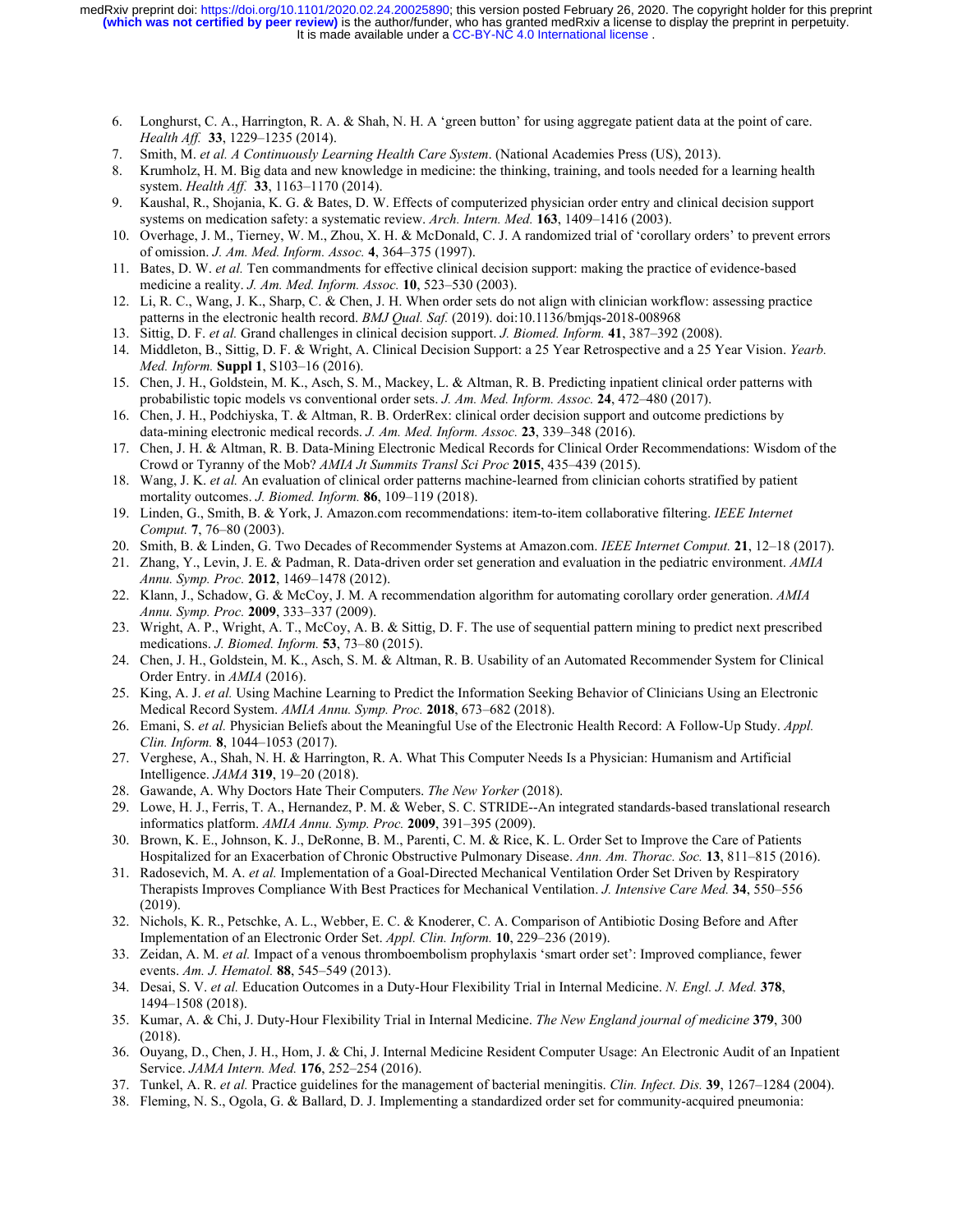It is made available under a CC-BY-NC 4.0 International license. **(which was not certified by peer review)** is the author/funder, who has granted medRxiv a license to display the preprint in perpetuity. medRxiv preprint doi: [https://doi.org/10.1101/2020.02.24.20025890;](https://doi.org/10.1101/2020.02.24.20025890) this version posted February 26, 2020. The copyright holder for this preprint

[impact on mortality and cost.](http://paperpile.com/b/D3ERHt/xhY8) *[Jt. Comm. J. Qual. Patient Saf.](http://paperpile.com/b/D3ERHt/xhY8)* **[35](http://paperpile.com/b/D3ERHt/xhY8)**[, 414–421 \(2009\).](http://paperpile.com/b/D3ERHt/xhY8)

39. [Ballard, D. J.](http://paperpile.com/b/D3ERHt/xzBX) *[et al.](http://paperpile.com/b/D3ERHt/xzBX)* [The Impact of Standardized Order Sets on Quality and Financial Outcomes. in](http://paperpile.com/b/D3ERHt/xzBX) *[Advances in Patient](http://paperpile.com/b/D3ERHt/xzBX) [Safety: New Directions and Alternative Approaches \(Vol. 2: Culture and Redesign\)](http://paperpile.com/b/D3ERHt/xzBX)* [\(eds. Henriksen, K., Battles, J. B.,](http://paperpile.com/b/D3ERHt/xzBX) [Keyes, M. A. & Grady, M. L.\) \(Agency for Healthcare Research and Quality \(US\), 2011\).](http://paperpile.com/b/D3ERHt/xzBX)

## **Appendix: Determination of Clinical Benefit/Harm of Orders**

## **Instructions**

*The following instructions were given to each of the members of the expert panel to score orders for each clinical case. These instructions were given during the initial scoring phase of the project. Following independent grading by each member of the expert panel, the group convened to assign a consensus score for items that did not have complete interrater reliability. In instances where no consensus could be assigned, a score was not assigned.*

Overview of Columns: Each column is separated by the following:

**Clinical\_Item:** Which corresponds to a particular order

**Group:** Corresponds to a category of orders (antibiotics, imaging, fluids, medications,

diagnostics). Use your best judgement as to how you would group them.

**Importance (Benefit vs Harm):** This corresponds to whether an order is good, bad, or neutral. Graded on a -10 (extremely harmful) to +10 (extremely beneficial) scale to give a gradation.

**Confidence:** How confident an individual is with their score for an item (1-5 Scale). 1= not

confident at all; 2-unconfident; 3=neutral; 4=confident; 5= very confident.

**Time Flag:** Relates to the important decisional nodes for each case.

**Notes:** Make any notes about how you scored this case and why

Example:

Imagine you had a male patient coming in with nonpurulent cellulitis of the lower extremity with severe sepsis/hypotension. Below are some sample orders: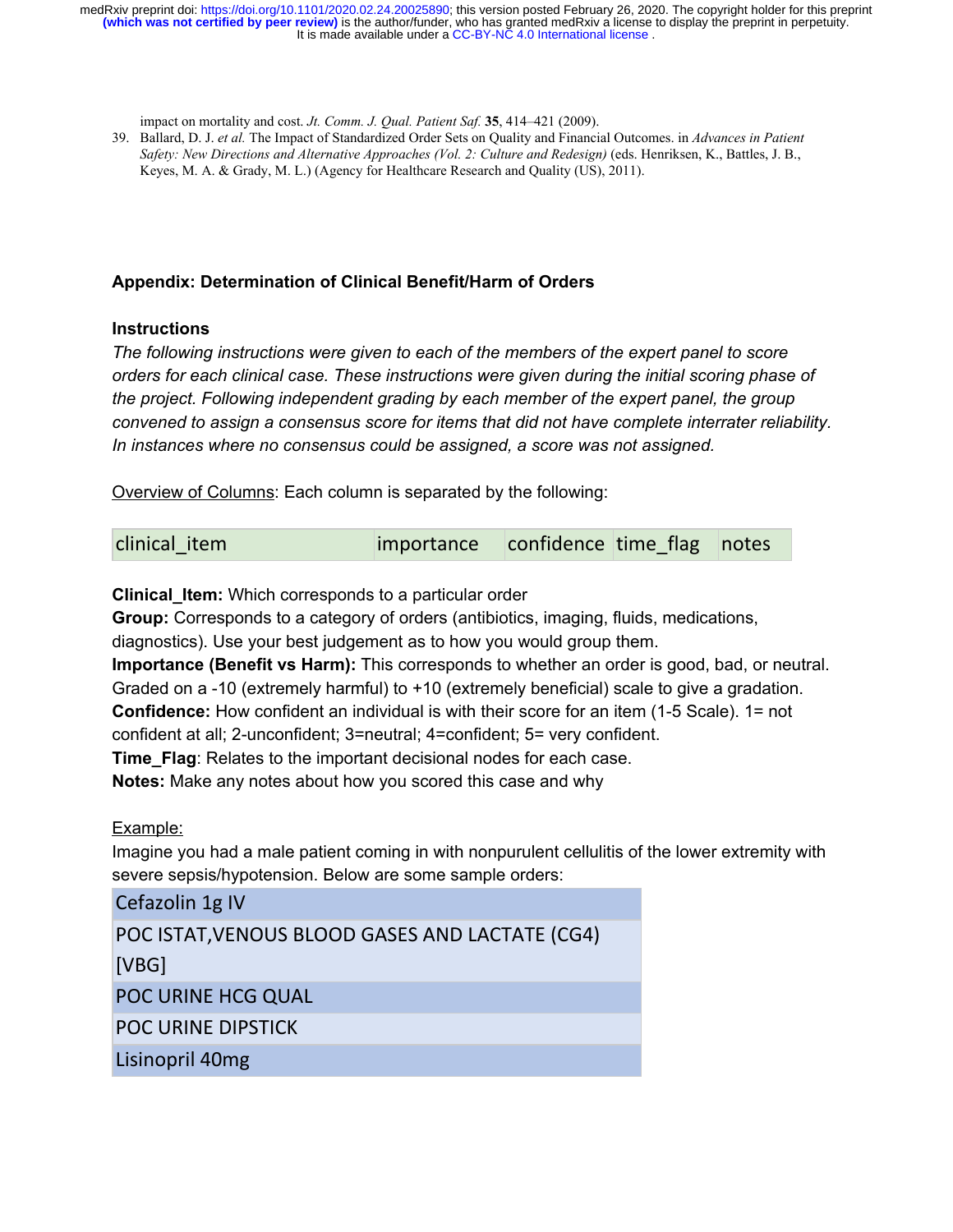Some orders (Istat blood gases + lactate and IV Cefazolin) might be more relevant/beneficial.

- You would score IV cefazolin as +10 (extremely beneficial), decide how important a lactate would be, and score a -10 for starting a new high-dose blood pressure medication in a patient with an active infection and severe sepsis.
- A pregnancy test is neutral (score of 0) because it is clinically irrelevant.

**Consider harm of procedures**: If a patient with well-controlled atrial fibrillation presents to clinic and is currently in sinus rhythm, ordering a DCCV would be harmful without causing immediate benefit (hence the score should be negative).

**Exclude cost considerations** when making a decision (including unnecessary labs) **Exclude reputational or cultural aspects**: It might be ill-advised in real life to consult a pulmonologist for a patient with acute DKA without pulmonary findings, but if it was not immediately relevant to the case, assign 0 points (rather than negative for wasting a hospital resource).

Example 2: 70 year old patient presenting with cough, fevers, and shortness of breath (e.g. presenting with suspected community acquired pneumonia). The patient gets worse if the provider doesn't initiate initial antibiotics and fluids.

SAMPLE Orders for the Case

| <b>CEFTRIAXONE 1g IV</b>            |
|-------------------------------------|
| X-RAY CHEST, 2-VIEW                 |
| NORMAL SALINE 1 LITER IV            |
| <b>METOPROLOL SUCCINATE 10MG IV</b> |
| <b>TRANSESOPHAGEAL ECHO</b>         |

|                               | grou         | importanc confiden time fla |               |                 |                        |
|-------------------------------|--------------|-----------------------------|---------------|-----------------|------------------------|
| clinical item                 | p            | e                           | <sub>ce</sub> | g               | <b>Notes</b>           |
|                               |              |                             |               |                 | $+10$ points in first  |
|                               |              |                             |               |                 | part, +5 points in     |
|                               | antibi       |                             |               |                 | second part for delay  |
| CEFTRIAXONE 1g IV otics $+10$ |              |                             | 5             | Initial         | $(\frac{1}{2}$ points) |
|                               |              |                             |               |                 | +10 points in first    |
|                               |              |                             |               |                 | part, +5 points in     |
| <b>NORMAL SALINE 1</b>        |              |                             |               | <b>Deterior</b> | second part for delay  |
| LITER IV                      | fluids $+10$ |                             | 5             | ation           | $(\frac{1}{2}$ points) |